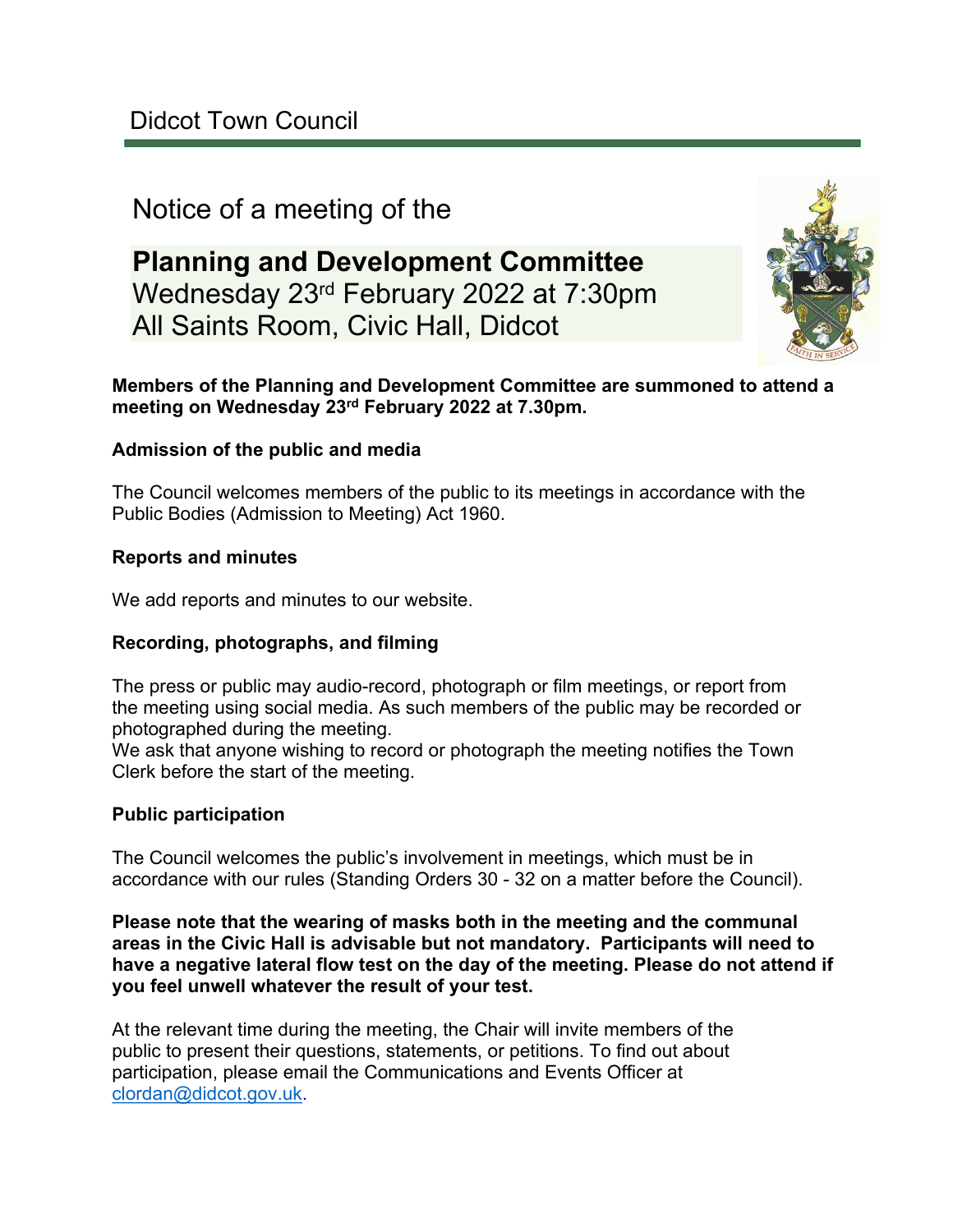# **AGENDA**

- 1. To receive apologies.
- 2. To receive declarations of interest.
- 3. Members should declare any interests they may have on any item on this agenda in accordance with Didcot Town Council's Code of Conduct.
- 4. To approve the draft minutes of the meeting held on 2<sup>nd</sup> February 2022 (attached)
- 5. Questions on the minutes as to the progress of any item
- 6. To note as listed: correspondence regarding planning matters.
- 7. To discuss and consider South Oxfordshire and Vale of White Horse District Councils Joint Design Guide – Consultation extended to 11.59pm on Tuesday 15 March 2022 (deferred from last meeting)
- 8. To discuss and consider the invitation to comment on planning consultations: Draft Community Infrastructure Levy (CIL) Charging Schedule and the Draft Developer Contributions Supplementary Planning Document (SPD) – Consultation ends at 11.59pm on Tuesday 22nd March 2022
- 9. To note as listed: applications for certificates of lawful development and information only.
- 10.To consider as listed: planning applications.
- 11.To note as listed: planning appeals.
- 12.To note as listed: planning applications approved.
- 13.To note as listed: planning applications refused.
- 14.To note as listed: planning applications withdrawn.
- 15.To note as listed: planning applications referred.

Alblenler

Janet Wheeler **Town Clerk** 17<sup>th</sup> February 2022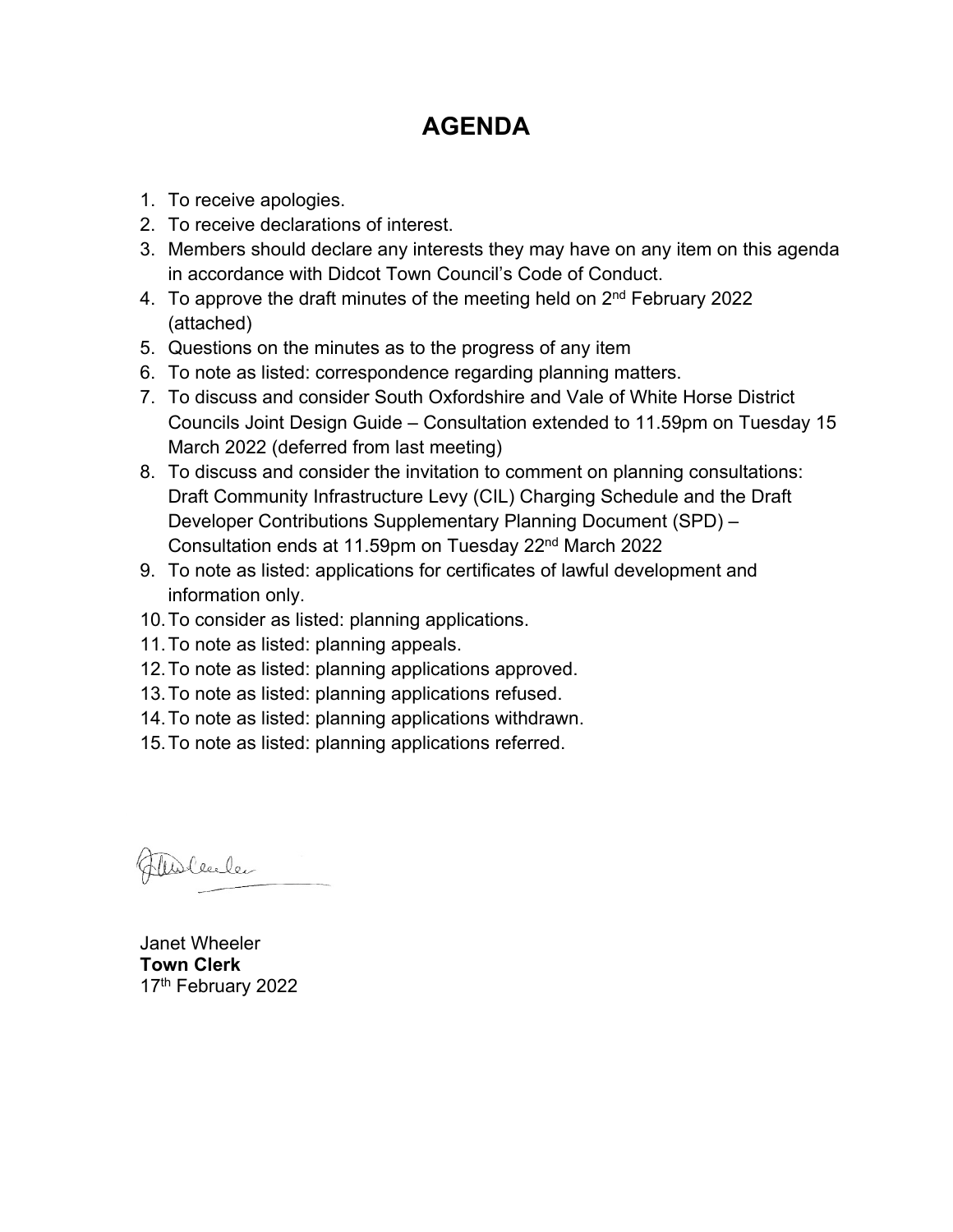### **Voting committee members**

Cllr Eleanor Hards (Chair) Cllr Anthony Dearlove (Vice-Chair) Cllr Melissa Mallows Cllr Pam Siggers Cllr James Durman Cllr David Chandran

#### **Substitute committee members**

Cllr Axel Macdonald Cllr John Moody Cllr Amanda Sandiford Cllr B Service Cllr A Thompson Cllr P Giesberg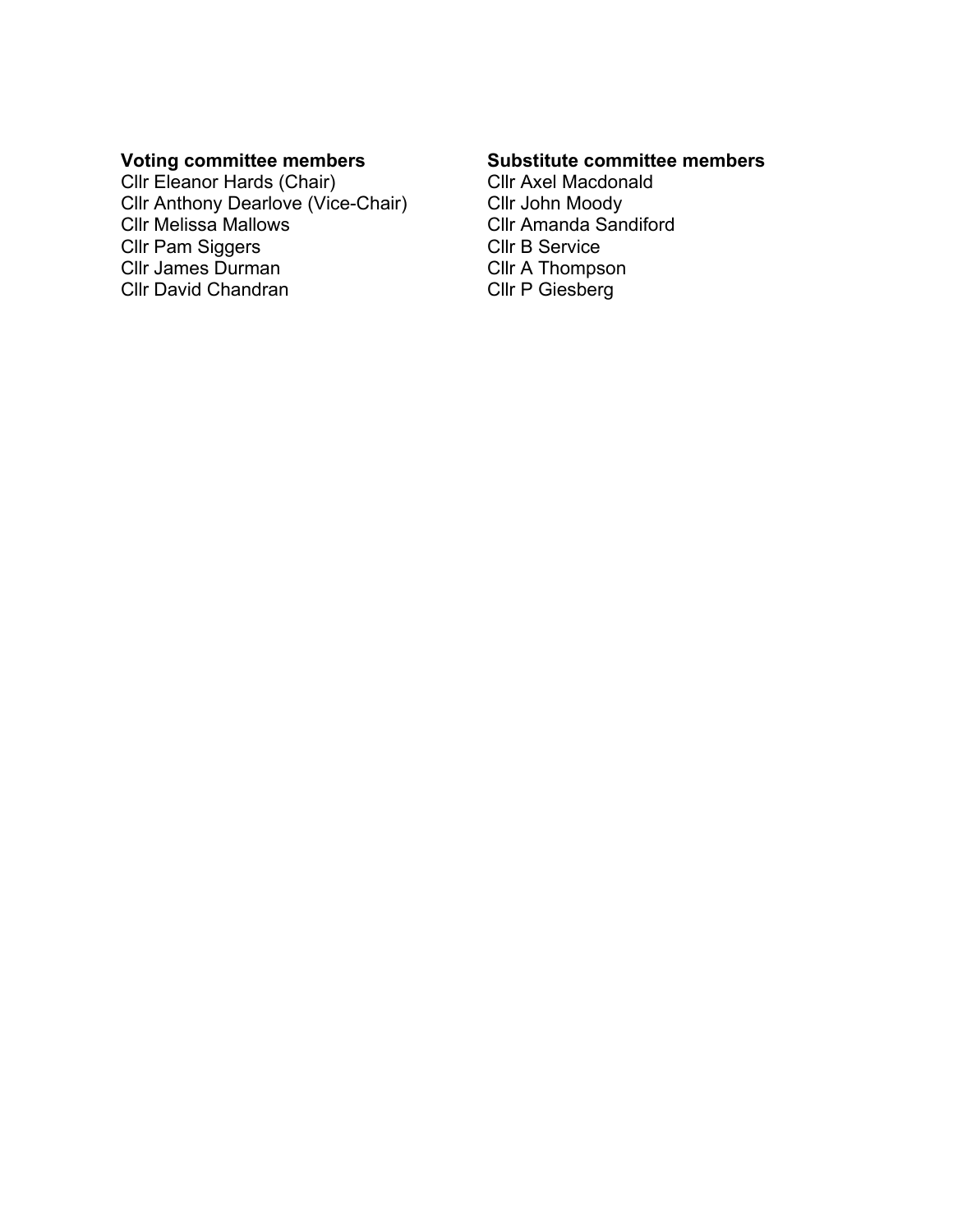# Minutes of the

# **Planning and Development Committee** Wednesday 2<sup>nd</sup> February 2022 All Saints Room, Civic Hall



#### **PRESENT: Councillors:**

E Hards (Chair) A Dearlove (Vice-Chair) P Siggers D Chandran M Mallows J Durman

### **Officers:**

Mrs J Wheeler (Town Clerk)

1 member of the public attended

#### **167. To receive apologies.**

No apologies were tendered. All members were present.

#### **168. To receive declarations of interest.**

Cllr A Dearlove declared an interest on agenda item 14c. P21/S5378/FUL Ridgeway House, 1A Hagbourne Road, Didcot, Oxon, OX11 8DP and would not participate in discussions on this item.

#### **169. To approve the draft minutes of the extraordinary meeting held virtually on 5th January 2022 and the draft minutes of the meeting held on 12th January 2022**

 It was **RESOLVED** to approve the minutes of the extraordinary meeting on 5th January 2022 as a true and accurate record of the meeting and note it as such.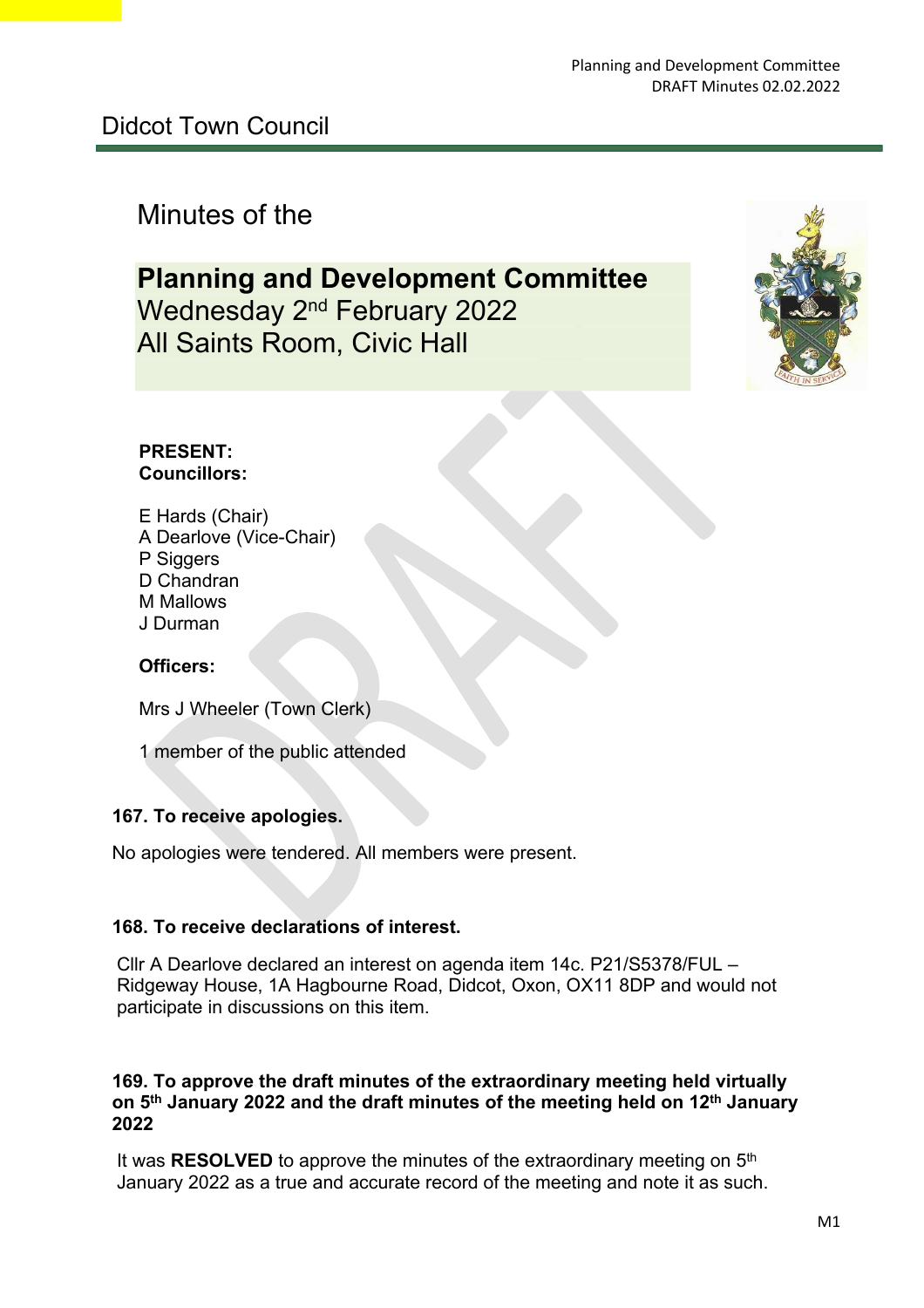The Chair noted that item 12b of the minutes of the 12<sup>th</sup> January 2022 meeting should read 'unneighbourliness' instead of 'neighbourliness'.

Therefore, it was **RESOLVED** to approve the minutes of this meeting as a true and accurate record of the meeting, subject to the amendment, and note it as such.

All members agreed.

#### **170. Questions on the minutes as to the progress of any item.**

There were no questions as to the progress of any item.

#### **171.To note as listed: correspondence regarding planning maters.**

| Item           | <b>Date</b><br>received          | <b>Received</b><br>from                | <b>Sent to Members</b>       | <b>Details</b>                                                                                                                      |
|----------------|----------------------------------|----------------------------------------|------------------------------|-------------------------------------------------------------------------------------------------------------------------------------|
| 6a)            | 7 <sup>th</sup> January<br>2022  | SODC                                   | 7 <sup>th</sup> January 2022 | Confirmation of a withdrawal of application<br>P21/S4711/LDE - 27 Chamomile Way Didcot OX11 6HH<br>- agenda item 18                 |
| 6 <sub>b</sub> | 13 <sup>th</sup> January<br>2022 | <b>CALA Homes</b><br>(Midlands)<br>Ltd | 13th January 2022            | Update on Phases 2 & 4 - Willington Down, Northeast<br>Didcot (SODC ref: P21/S3283/RM)                                              |
| 6c)            | 13 <sup>th</sup> January<br>2022 | SODC                                   | 14th January 2022            | Variation to premises license - Berro Lounge Didcot -<br>ref: LAVFUL/16293/22 - agenda item 8                                       |
| 6d)            | 17 <sup>th</sup> January<br>2022 | SODC/VOWH                              | 18th January 2022            | Notice of the expiry of the Asset of Community Value:<br>17S 02/1 Land at Ladygrove Park and former sewage<br>works - agenda item 9 |
| 6e)            | 18 <sup>th</sup> January<br>2022 | <b>OCC</b>                             | 18th January 2022            | Notice of a Decisions Meeting (27/01/2022) - Cabinet<br>Member for Highway Management on Thursday 27th<br>January 2022 at 10am      |
| 6f)            | 18 <sup>th</sup> January<br>2022 | SODC                                   | 18th January 2022            | Confirmation of a refusal in principle of application<br>P21/S5088/PIP - Land off Brasenose Road - agenda<br>item 17                |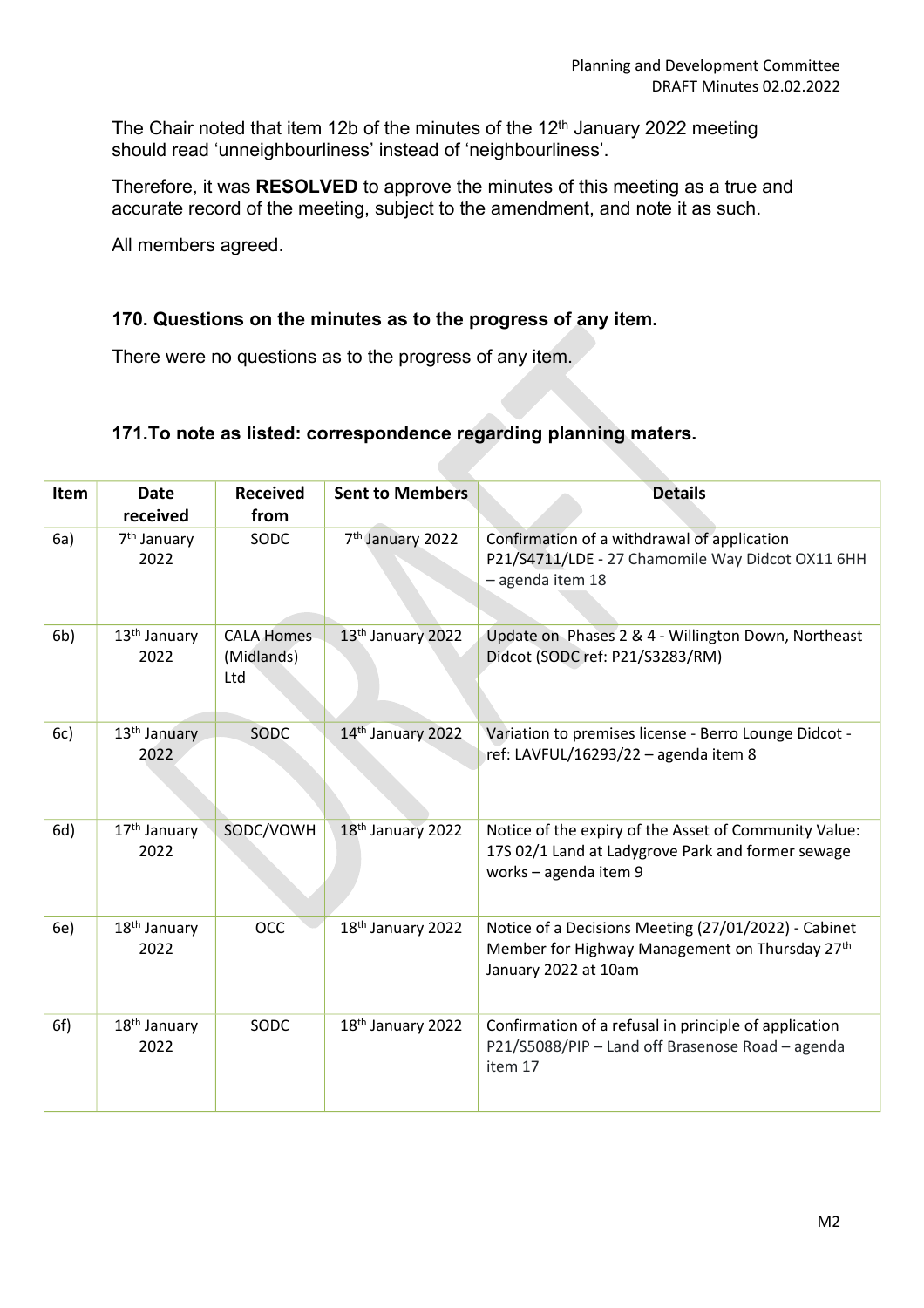| 6g) | 18 <sup>th</sup> January<br>2022 | SODC&<br><b>VOWH</b>  |                               | Request for further explanation of DTC's comment to<br>the updated Planning and Enforcement Statement.<br>Comment sent on 17 <sup>th</sup> January 2022 "Didcot Town<br>Council are concerned that Didcot could be<br>disadvantaged by the new system" |
|-----|----------------------------------|-----------------------|-------------------------------|--------------------------------------------------------------------------------------------------------------------------------------------------------------------------------------------------------------------------------------------------------|
| 6h) | 19 <sup>th</sup> January<br>2022 | SODC &<br><b>VOWH</b> | 19h January 2022              | Hedgerow Removal Notice, Ladygrove Farm -<br>PE/S0014/22 - agenda item 11                                                                                                                                                                              |
| 6i) | 25 <sup>th</sup> January<br>2022 | <b>SODC</b>           | 26 <sup>th</sup> January 2022 | Consultation on revised documents submitted on the<br>Long Wittenham Neighbourhood Plan Review                                                                                                                                                         |

The Committee noted the items of correspondence.

The Committee noted the expiry of the Asset of Community Value Notice and that the threat to the area had largely gone.

The Committee noted that the result of the Decisions Meeting held on 27<sup>th</sup> January 2022 (to consider a proposed 40mph speed limit on the B4016 Ladygrove and Sires Hill), had not yet been made known to the Town Council.

In regard to the updated Planning Enforcement Statement, the Committee were concerned that the perception of many Didcot residents is that the bar is set much higher for Didcot than the surrounding rural parts of the District. The higher density of the town was also more likely to cause problems because development was closer to neighbours.

The PEO would draft up a response and forward to the Chair for approval, prior to responding (appendix1).

The Committee supported the Long Wittenham Neighbourhood Plan but did not wish to comment.

## **172.To note the erection of 2 new residential dwellings to be numbered: 32A and 32B Cockcroft Road, DIDCOT OX11 8LH**

The Committee noted the erection and numbering of the 2 new dwellings.

### **173.To consider the variation to premises licence - Berro Lounge Didcot - ref: LAVFUL/16293/22 - End of consultation date is 10/02/2022**

The Committee had no concerns with the variation to the premises licence.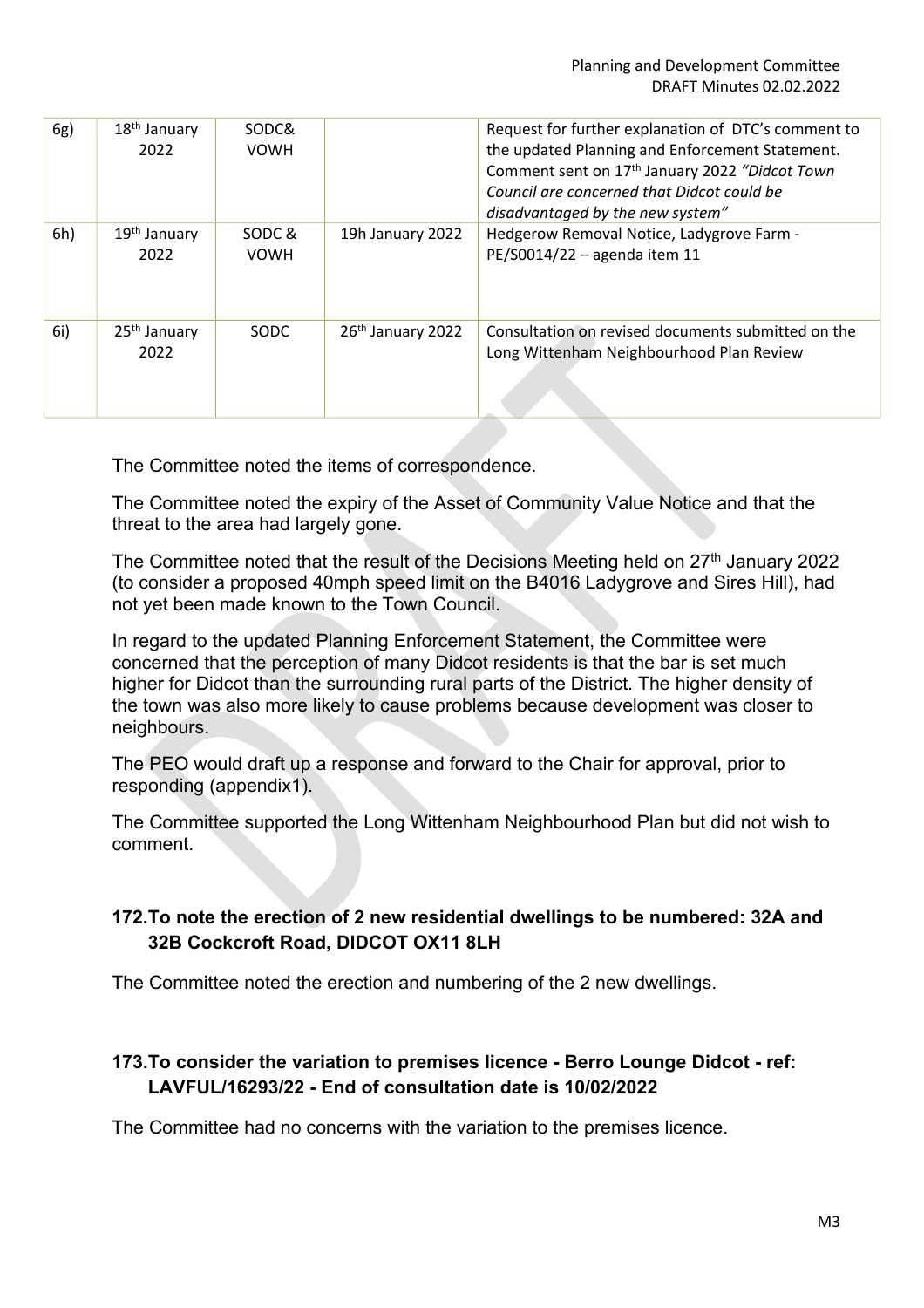## **174.To note the expiry of the Asset of Community Value Notice: 17S 02/1 Land at Ladygrove Park and former sewage works**

The item was discussed and noted at agenda item 6d.

## **175.To discuss and consider South Oxfordshire and Vale of White Horse District Councils Joint Design Guide**

The consultation had been extended for a further 2 weeks due to technical issues on the SODC/VOWH website.

It was **RESOLVED** to **defer** this item to the next Planning and Development Committee meeting on 23rd February 2022, to allow members to fully consider the Joint Design Guide.

### **176.To consider the Hedgerow Removal Notice, Ladygrove Farm - PE/S0014/22**

The Committee discussed the notice, and it was **RESOLVED** to submit the following comment on the Hedgerow Removal Notice:

The Committee can confirm from personal knowledge that hedgerow H2 is more than 30 years old. Didcot Town Council would like assurance that the newly planted 'mixed species instant native hedgerow' is properly maintained and regularly watered to ensure it establishes properly.

**177.To note and comment on planning application by Oxfordshire County Council, for planning permission: Construction of a new two storey 2 form of entry (FE) primary school with 90-place nursery (Use Class F1) with roofmounted solar photovoltaic equipment, alongside hard and soft landscaping, external play areas, sports pitch and netball court, external lighting, parking and boundary treatment at Land northeast of Didcot, OX11 7SB** 

The Committee discussed the application and **RESOLVED** to submit the following comment:

Didcot Town Council are pleased that the school is providing a nursery and that solar PV will be mounted on the roof. There is concern about traffic congestion around the school dropping-off point. Could the timber suggested for the outdoor furniture be replaced with recycled plastic composite to ensure longer life. The Committee are pleased to see the stress on accessibility and that there will be a lift and would like to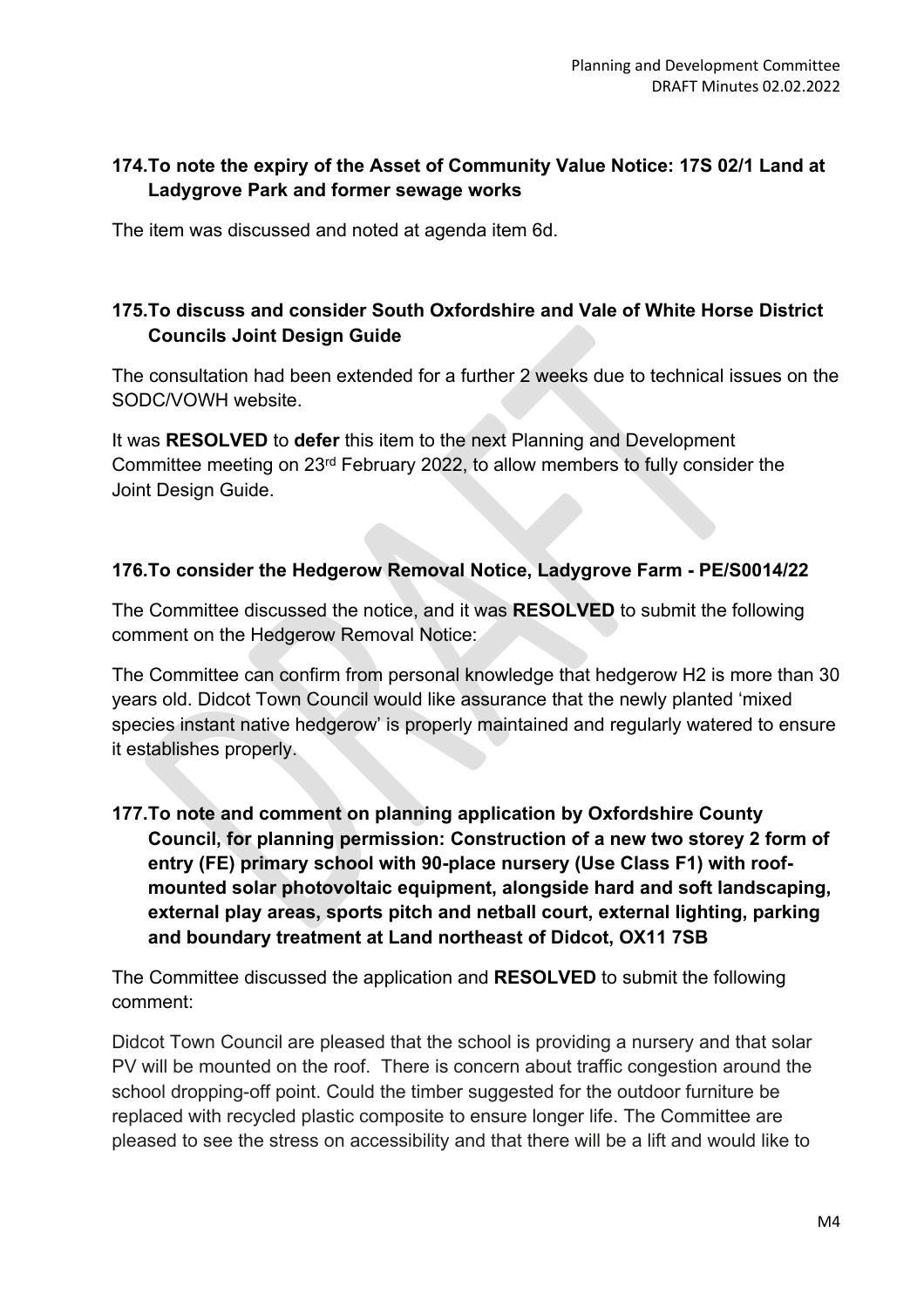request that any play equipment installed at the school be as accessible as possible for less abled children.

## **178.To note as listed: applications for certificates of lawful development and information only.**

The Committee noted the below applications for certificates of lawful development.

| 13a)            | <b>Application</b> | P22/S0163/LDP                                                                                               | 18 Wantage Road Didcot OX11 0BP                            |
|-----------------|--------------------|-------------------------------------------------------------------------------------------------------------|------------------------------------------------------------|
|                 |                    |                                                                                                             |                                                            |
|                 | Proposal           |                                                                                                             | New roof to replace existing and new window configuration. |
| 13 <sub>b</sub> | <b>Application</b> | P22/S0142/N5D                                                                                               | 174 Broadway Didcot OX11 8RN                               |
|                 | Proposal           | Change of use of former stock room (Class E) to 3 single person<br>studio apartments (Class C3).            |                                                            |
| 13c)            | <b>Application</b> | <b>P22/S0189/PDH</b>                                                                                        | 39 Glebe Road Didcot OX11 8PL                              |
|                 | Proposal           | Proposed demolition of existing rear extension and construction of<br>larger extension for to form kitchen. |                                                            |

# **179.To consider as listed: Planning Applications.**

| 14a) | <b>Application</b>     | P21/S5385/FUL                                                                                                                   | Hadden Hill Golf Club Hadden Hill North<br>Moreton OX11 9BJ                                                                                                                                                                                                                                                                                                 |  |
|------|------------------------|---------------------------------------------------------------------------------------------------------------------------------|-------------------------------------------------------------------------------------------------------------------------------------------------------------------------------------------------------------------------------------------------------------------------------------------------------------------------------------------------------------|--|
|      | Proposal               |                                                                                                                                 | Variation of conditions 8 (BREEAM pre-assessment report) & 9<br>(BREEAM - final certificate) on application P21/S1036/FUL (Planning<br>application for a storage building including staff amenity facilities).                                                                                                                                              |  |
|      | <b>Response date</b>   | 4 <sup>th</sup> February 2022 (extended from 28 <sup>th</sup> January 2022)                                                     |                                                                                                                                                                                                                                                                                                                                                             |  |
|      | <b>Agreed response</b> | All members agreed.                                                                                                             | It was proposed by Cllr E Hards, seconded by Cllr P Siggers and<br><b>RESOLVED</b> to object to this application with the following comment:<br>Didcot Town Council would like to object to downgrading the BREEAM<br>level to 'pass', due to declaring a Climate Emergency, and suggest the<br>application should at least achieve 'good' (more than 45%). |  |
| 14b) | <b>Application</b>     | P21/S5338/HH                                                                                                                    | 51 The Avenue Didcot OX11 6AW                                                                                                                                                                                                                                                                                                                               |  |
|      | Proposal               | Single storey side and rear extension                                                                                           |                                                                                                                                                                                                                                                                                                                                                             |  |
|      | <b>Response date</b>   | 4 <sup>th</sup> February 2022 (extended from 28 <sup>th</sup> January 2022)                                                     |                                                                                                                                                                                                                                                                                                                                                             |  |
|      | <b>Agreed response</b> | It was proposed by CIIr A Dearlove, seconded by CIIr E Hards and<br><b>RESOLVED</b> to submit no objection to this application. |                                                                                                                                                                                                                                                                                                                                                             |  |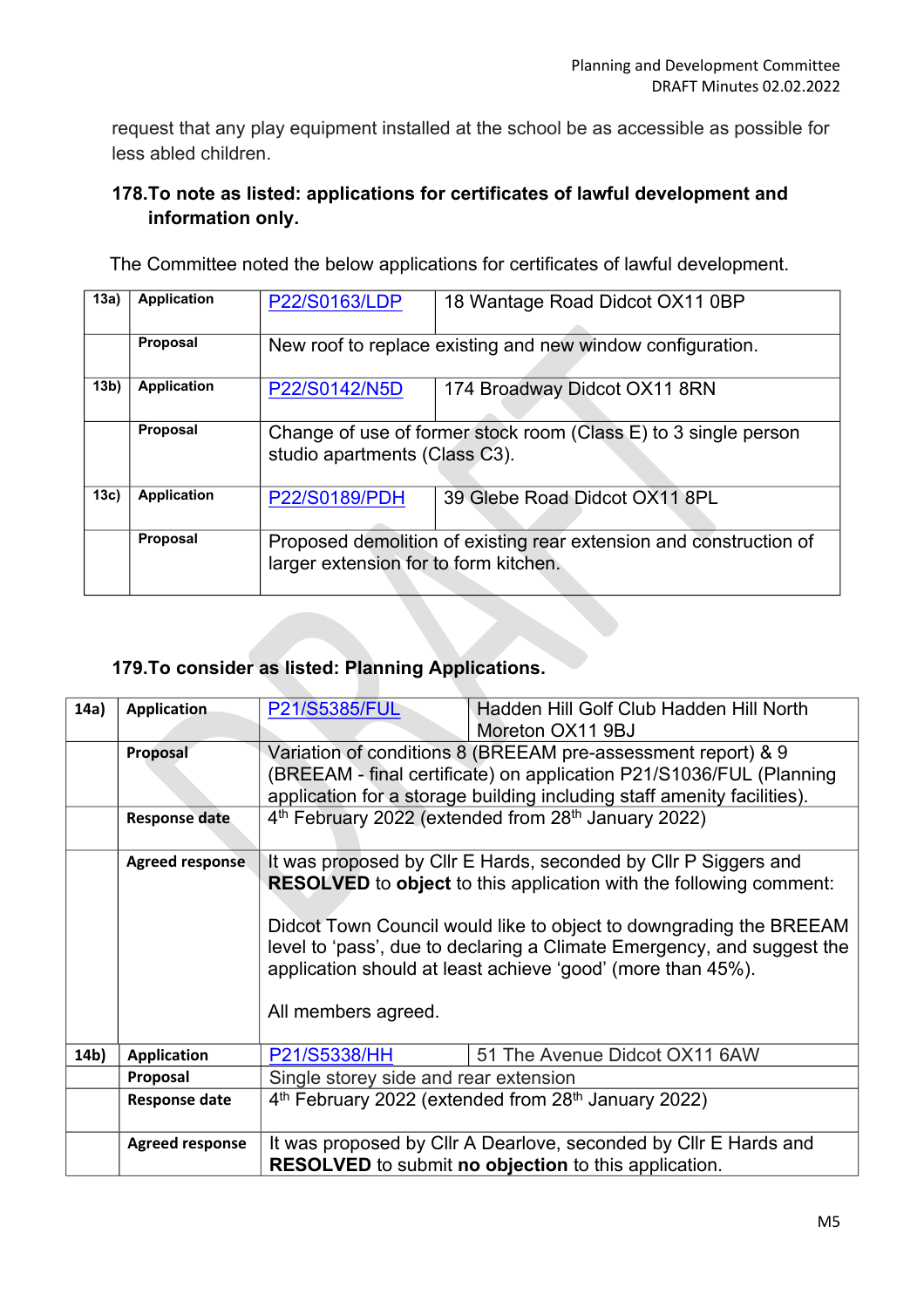|      |                                                                                | All members agreed.                                                                                                                                                                                                                                                                                                                           |                                                                                                                                                                                                                                                                                                                                                                    |  |
|------|--------------------------------------------------------------------------------|-----------------------------------------------------------------------------------------------------------------------------------------------------------------------------------------------------------------------------------------------------------------------------------------------------------------------------------------------|--------------------------------------------------------------------------------------------------------------------------------------------------------------------------------------------------------------------------------------------------------------------------------------------------------------------------------------------------------------------|--|
|      | CIIr A Dearlove removed himself from discussions at this point of the meeting. |                                                                                                                                                                                                                                                                                                                                               |                                                                                                                                                                                                                                                                                                                                                                    |  |
| 14c) | <b>Application</b>                                                             | <b>P21/S5378/FUL</b>                                                                                                                                                                                                                                                                                                                          | Ridgeway House 1A Hagbourne Road<br>Didcot OX11 8DP                                                                                                                                                                                                                                                                                                                |  |
|      | Proposal                                                                       |                                                                                                                                                                                                                                                                                                                                               | Change of use of the existing office to a large (Sui Generis) House in<br>Multiple Occupation (HMO) with the addition of a rear dormer.                                                                                                                                                                                                                            |  |
|      | <b>Response date</b>                                                           | 4 <sup>th</sup> February 2022 (extended from 28 <sup>th</sup> January 2022)                                                                                                                                                                                                                                                                   |                                                                                                                                                                                                                                                                                                                                                                    |  |
|      | <b>Agreed response</b>                                                         | It was proposed by Cllr P Siggers, seconded by Cllr M Mallows and<br>RESOLVED to object to this application with the following comment:<br>The Committee object to this application due to the height of the rear<br>dormer making it overbearing and the fact that the dormer is against<br>the current design guide.<br>All members agreed. |                                                                                                                                                                                                                                                                                                                                                                    |  |
|      |                                                                                | Cllr A Dearlove re-joined the meeting for discussions.                                                                                                                                                                                                                                                                                        |                                                                                                                                                                                                                                                                                                                                                                    |  |
|      |                                                                                |                                                                                                                                                                                                                                                                                                                                               |                                                                                                                                                                                                                                                                                                                                                                    |  |
| 14d) | <b>Application</b>                                                             | P21/S2542/RM                                                                                                                                                                                                                                                                                                                                  | Land to the Northeast of Didcot                                                                                                                                                                                                                                                                                                                                    |  |
|      | Proposal                                                                       | received 6 January 2022).                                                                                                                                                                                                                                                                                                                     | Reserved Matters Application in respect of 59 dwellings and 4 multi-<br>use commercial space including car parking, open space, landscaping<br>and associated works.(as amended by drawings and information                                                                                                                                                        |  |
|      | <b>Response date</b>                                                           | 4th February 2022 (extended from 31 <sup>st</sup> January 2022)                                                                                                                                                                                                                                                                               |                                                                                                                                                                                                                                                                                                                                                                    |  |
|      | <b>Agreed response</b>                                                         | have been addressed.<br>All members agreed.                                                                                                                                                                                                                                                                                                   | It was proposed by Cllr P Siggers, seconded by Cllr A Dearlove and<br>RESOLVED to object to this application with the following comment:<br>Didcot Town Council would like to object on the basis that the Crime<br>Prevention Officer still has a holding objection to this application and<br>that not all transport related issues previously mentioned by OCC, |  |
| 14e) | <b>Application</b>                                                             | P22/S0069/HH                                                                                                                                                                                                                                                                                                                                  | 27 Chamomile Way Didcot OX11 6HH                                                                                                                                                                                                                                                                                                                                   |  |
|      | Proposal                                                                       | Garage conversion.                                                                                                                                                                                                                                                                                                                            |                                                                                                                                                                                                                                                                                                                                                                    |  |
|      | <b>Response date</b>                                                           |                                                                                                                                                                                                                                                                                                                                               | 4 <sup>th</sup> February 2022 (extended from 3 <sup>rd</sup> February 2022)                                                                                                                                                                                                                                                                                        |  |
|      | <b>Agreed response</b>                                                         | All members agreed.                                                                                                                                                                                                                                                                                                                           | It was proposed by CIIr E Hards, seconded by CIIr P Siggers and<br><b>RESOLVED</b> to submit no objection to this application.                                                                                                                                                                                                                                     |  |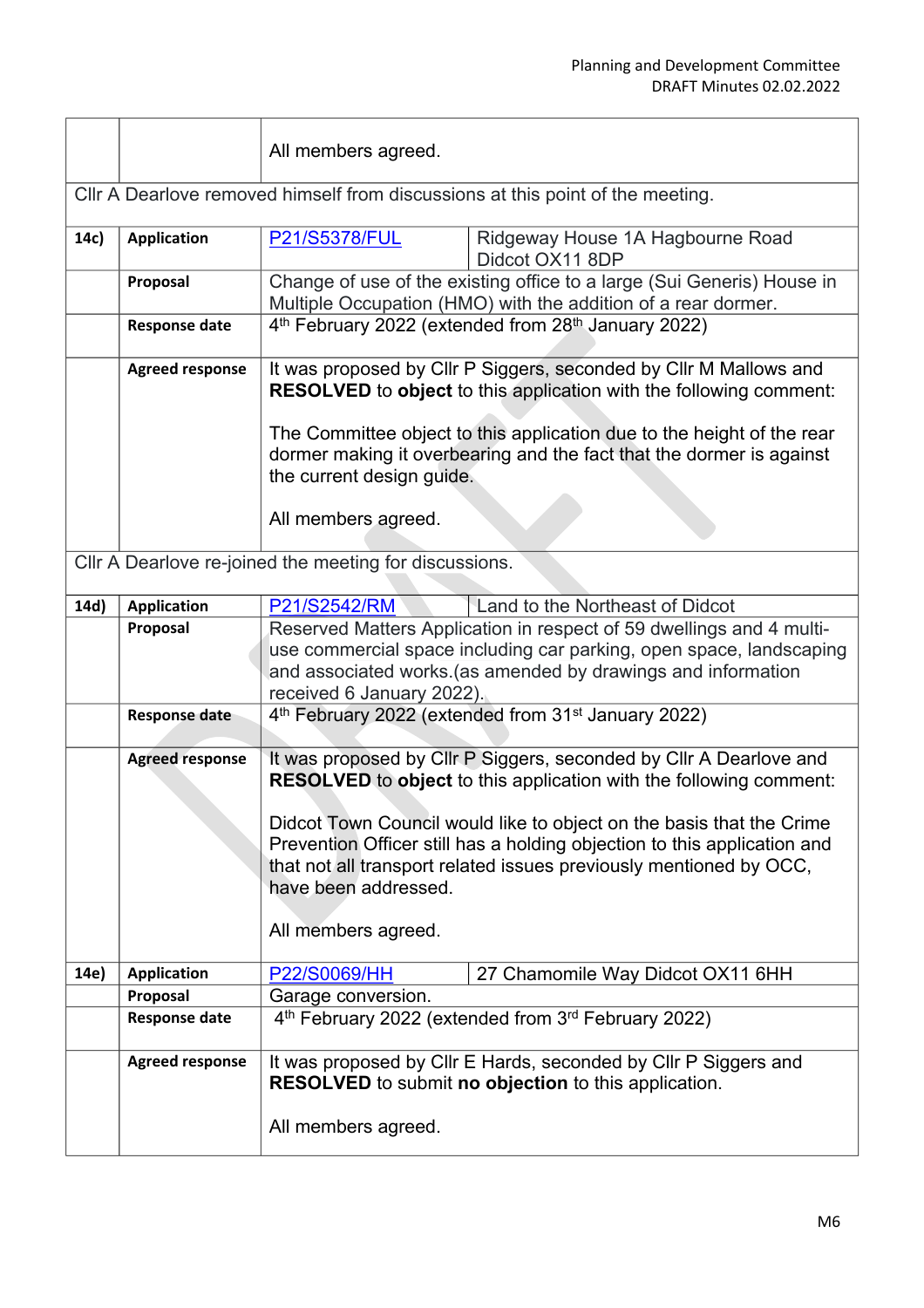| 14f) | <b>Application</b>     | 30 Tavistock Avenue Didcot OX11 8NA<br>P22/S0081/HH                         |  |  |
|------|------------------------|-----------------------------------------------------------------------------|--|--|
|      | Proposal               | Replace a single-story garage and concrete pad to the front left-hand       |  |  |
|      |                        | side of the property.                                                       |  |  |
|      | <b>Response date</b>   | 4 <sup>th</sup> February 2022 (extended from 3 <sup>rd</sup> February 2022) |  |  |
|      |                        |                                                                             |  |  |
|      | <b>Agreed response</b> | It was proposed by Cllr E Hards, seconded by Cllr P Siggers and             |  |  |
|      |                        | RESOLVED to submit no objection to this application.                        |  |  |
|      |                        |                                                                             |  |  |
|      |                        | All members agreed.                                                         |  |  |
| 14g) | <b>Application</b>     | 38 High Street Didcot OX11 8EG<br>P22/S0128/HH                              |  |  |
|      | Proposal               | Proposed ground floor rear extension                                        |  |  |
|      | <b>Response date</b>   | 5 <sup>th</sup> February 2022                                               |  |  |
|      |                        |                                                                             |  |  |
|      | <b>Agreed response</b> | It was proposed by Cllr P Siggers, seconded by Cllr J Durman and            |  |  |
|      |                        | RESOLVED to submit no objection to this application.                        |  |  |
|      |                        |                                                                             |  |  |
|      |                        | All members agreed.                                                         |  |  |
|      |                        |                                                                             |  |  |
| 14h) | <b>Application</b>     | P22/S0116/HH<br>11 Loyd Road Didcot OX11 8JX                                |  |  |
|      | Proposal               | Two storey side and single storey front extensions                          |  |  |
|      |                        |                                                                             |  |  |
|      | <b>Response date</b>   | 5th February 2022                                                           |  |  |
|      | Agreed response        | It was proposed by CIIr A Dearlove, seconded by CIIr M Mallows and          |  |  |
|      |                        | <b>RESOLVED</b> to submit no objection to this application.                 |  |  |
|      |                        |                                                                             |  |  |
|      |                        | All members agreed.                                                         |  |  |
|      |                        |                                                                             |  |  |
| 14i) | <b>Application</b>     | P22/S0008/HH<br>8 St Hildas Close Didcot Oxon OX11 9UX                      |  |  |
|      | <b>Proposal</b>        | Single storey side extension to provide a ground floor WC/shower            |  |  |
|      |                        | room & utility room.                                                        |  |  |
|      | <b>Response date</b>   | 9th February 2022                                                           |  |  |
|      |                        |                                                                             |  |  |
|      | <b>Agreed response</b> | It was proposed by Cllr D Chandran, seconded by Cllr A Dearlove and         |  |  |
|      |                        | <b>RESOLVED</b> to submit no objection to this application.                 |  |  |
|      |                        | All members agreed.                                                         |  |  |
|      |                        |                                                                             |  |  |
| 14j) | <b>Application</b>     | P22/S0157/HH<br>23 The Oval Didcot OX11 7EL                                 |  |  |
|      | Proposal               | Demolition of existing sub-standard porch and construction of new           |  |  |
|      |                        | single storey porch and shower room extension                               |  |  |
|      | <b>Response date</b>   | 9th February 2022                                                           |  |  |
|      |                        |                                                                             |  |  |
|      | <b>Agreed response</b> | It was proposed by Cllr M Mallows, seconded by Cllr P Siggers and           |  |  |
|      |                        | <b>RESOLVED</b> to submit no objection to this application.                 |  |  |
|      |                        |                                                                             |  |  |
|      |                        | All members agreed.                                                         |  |  |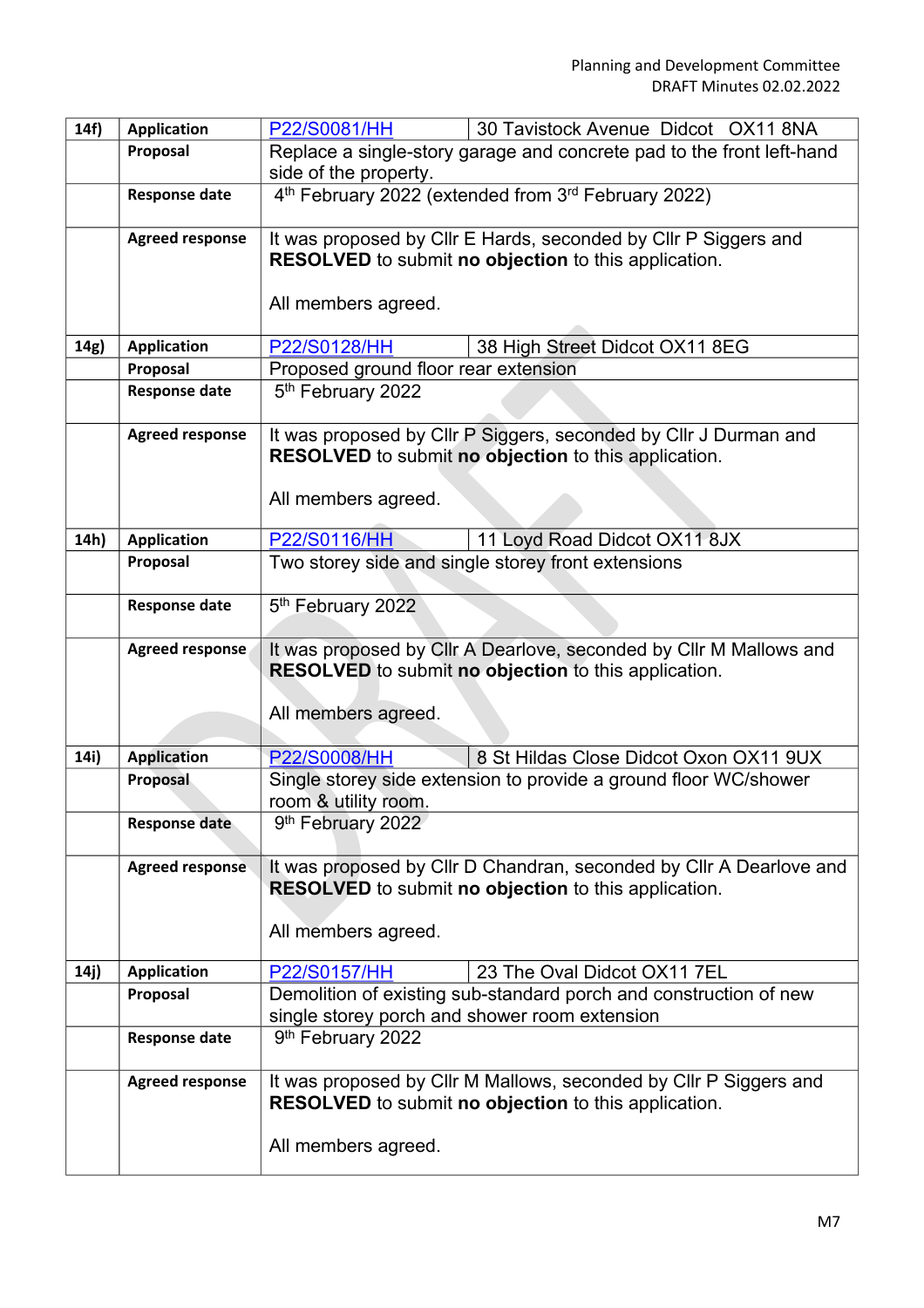| 14k) | <b>Application</b>     | <b>P22/S0188/HH</b>                                         | 1 Lydalls Close Didcot OX11 7LD                                    |  |
|------|------------------------|-------------------------------------------------------------|--------------------------------------------------------------------|--|
|      | Proposal               |                                                             | Demolition of exiting conservatory. Erection of new side and rear  |  |
|      |                        |                                                             | single storey extension. Erection of new single storey first floor |  |
|      |                        |                                                             | extension above existing annexe. Internal reconfigurations as      |  |
|      |                        | necessary.                                                  |                                                                    |  |
|      |                        |                                                             |                                                                    |  |
|      | <b>Response date</b>   | 11 <sup>th</sup> February 2022                              |                                                                    |  |
|      |                        |                                                             |                                                                    |  |
|      | <b>Agreed response</b> |                                                             | It was proposed by CIIr E Hards, seconded by CIIr P Siggers and    |  |
|      |                        |                                                             | <b>RESOLVED</b> to submit no objection to this application.        |  |
|      |                        |                                                             |                                                                    |  |
|      |                        | All members agreed.                                         |                                                                    |  |
| 14I) | <b>Application</b>     | P22/S0221/FUL                                               | 206 Broadway Didcot OX11 8RN                                       |  |
|      | Proposal               | Single and two storey rear extension.                       |                                                                    |  |
|      | <b>Response date</b>   | 15th February 2022                                          |                                                                    |  |
|      |                        |                                                             |                                                                    |  |
|      | <b>Agreed response</b> |                                                             | It was proposed by Cllr P Siggers, seconded by Cllr A Dearlove and |  |
|      |                        | <b>RESOLVED</b> to submit no objection to this application. |                                                                    |  |
|      |                        |                                                             |                                                                    |  |
|      |                        | All members agreed.                                         |                                                                    |  |
|      |                        |                                                             |                                                                    |  |
|      |                        |                                                             |                                                                    |  |

# **180.To note as listed: Planning Appeals.**

None were received.

# **181. Applications Approved.**

The Committee noted the below listed approvals.

| <b>Didcot Town Council's</b><br>recommendation | <b>Planning Application</b><br><b>Number</b> | <b>Proposal and Address</b>                                                                                                                                                                                                                                                                                                                                                                                                                                                     |
|------------------------------------------------|----------------------------------------------|---------------------------------------------------------------------------------------------------------------------------------------------------------------------------------------------------------------------------------------------------------------------------------------------------------------------------------------------------------------------------------------------------------------------------------------------------------------------------------|
| No objection                                   | P21/S4944/HH                                 | Variation of condition 4 (Obscure<br>glazing) on planning application<br>P18/S2395/HH to allow change of<br>window to fire escape window with<br>cable window restrictor. Proposed two<br>storey rear extension, single storey<br>rear extension with minor interior<br>alterations and porch extension. (as<br>amended by email from agent received<br>on 24th July 2018). The en-suite<br>window in the east elevation of the first<br>floor hereby permitted shall be glazed |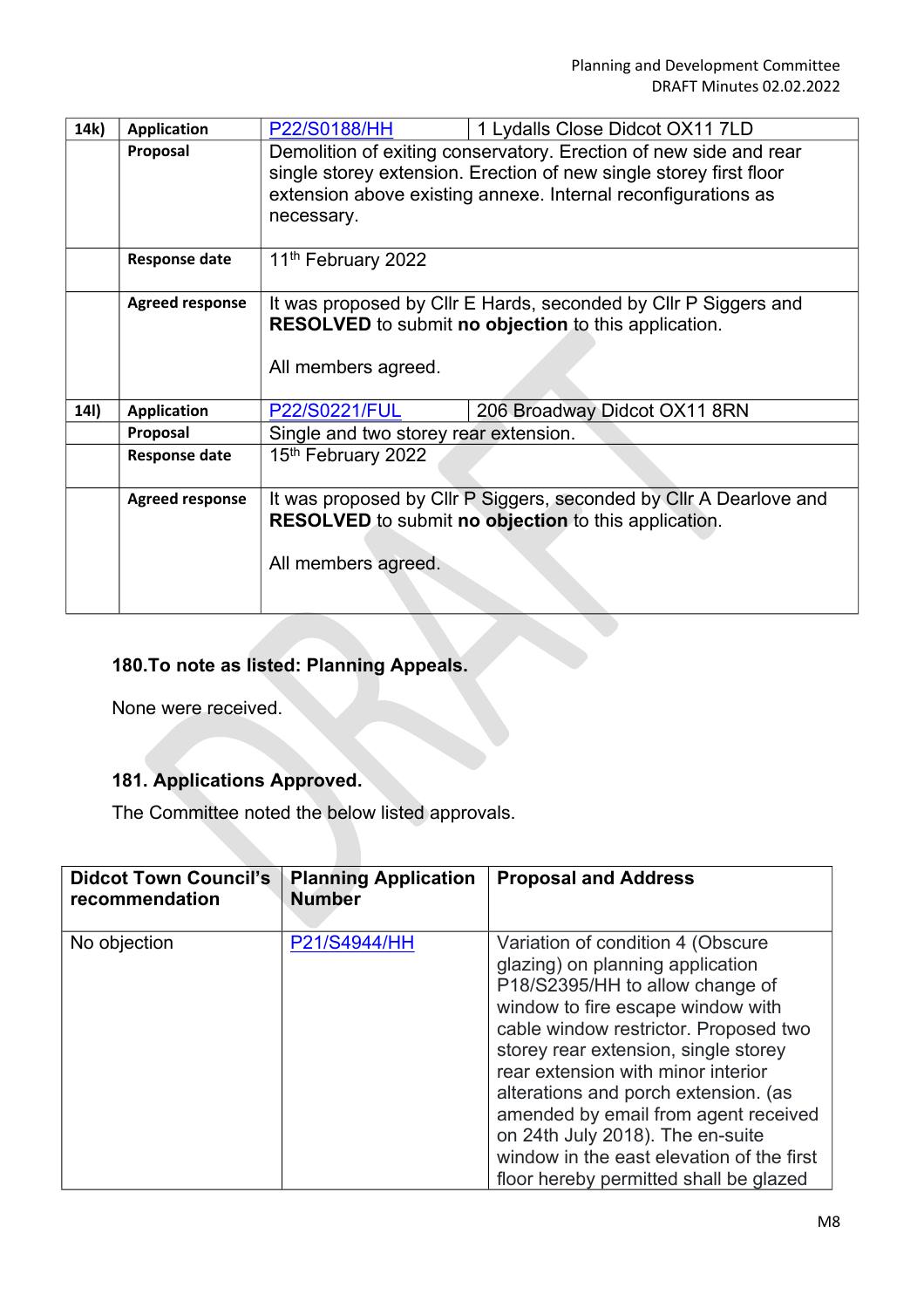|                               |                      | in obscure glass with a minimum of            |
|-------------------------------|----------------------|-----------------------------------------------|
|                               |                      | level 3 obscurity and shall be fixed shut     |
|                               |                      | with the exception of a top hung              |
|                               |                      | openable fanlight, prior to the first         |
|                               |                      | occupation of the accommodation and           |
|                               |                      | it shall be retained as such thereafter.      |
|                               |                      | 26 Wessex Road Didcot OX11 8BT                |
| No objection                  | P21/S4720/HH         | Single storey rear extension                  |
|                               |                      | 4 The Oval Didcot OX11 7EL                    |
| No objection                  | <b>P21/S4700/FUL</b> | Removal of the existing 15m slimline          |
|                               |                      | monopole supporting two antennas and          |
|                               |                      | the installation of a replacement 20m         |
|                               |                      | monopole supporting three antennas,           |
|                               |                      | an additional equipment cabinet and           |
|                               |                      | ancillary development thereto including       |
|                               |                      | a GPS module.                                 |
|                               |                      |                                               |
|                               |                      | <b>Milton Road Foxhall Didcot OX11</b><br>7TB |
|                               |                      |                                               |
| No objection                  | P21/S4819/HH         | Proposed single story rear extension.         |
|                               |                      | 12A Orwell Drive Didcot OX11 7RY              |
| No objection with             | <b>P21/S4470/FUL</b> | Erection of a pair of two-bedroom semi-       |
| comments:                     |                      |                                               |
|                               |                      | detached dwellings with parking and           |
| Didcot Town Council would     |                      | amenity space as revised by drawings          |
|                               |                      | received on 6 December 2021, as               |
| like to draw attention to the |                      | amended by plans received on 7                |
| comments made by the OCC.     |                      | December 2021.                                |
| Highways Team.                |                      | 32 Cockcroft Road Didcot OX11 8LH             |
| No objection                  | P21/S4882/HH         | Single Storey Side Extension and              |
|                               |                      | Garage Conversion.                            |
|                               |                      |                                               |
|                               |                      | 12 Garth Road Didcot OX11 7JG                 |
| No objection                  | P21/S5119/HH         | First floor rear extension.                   |
|                               |                      | 5 Kynaston Road Didcot OX11 8HE               |
| No objection                  | P21/S4830/HH         | Loft conversion and minor internal            |
|                               |                      | alterations to create a study                 |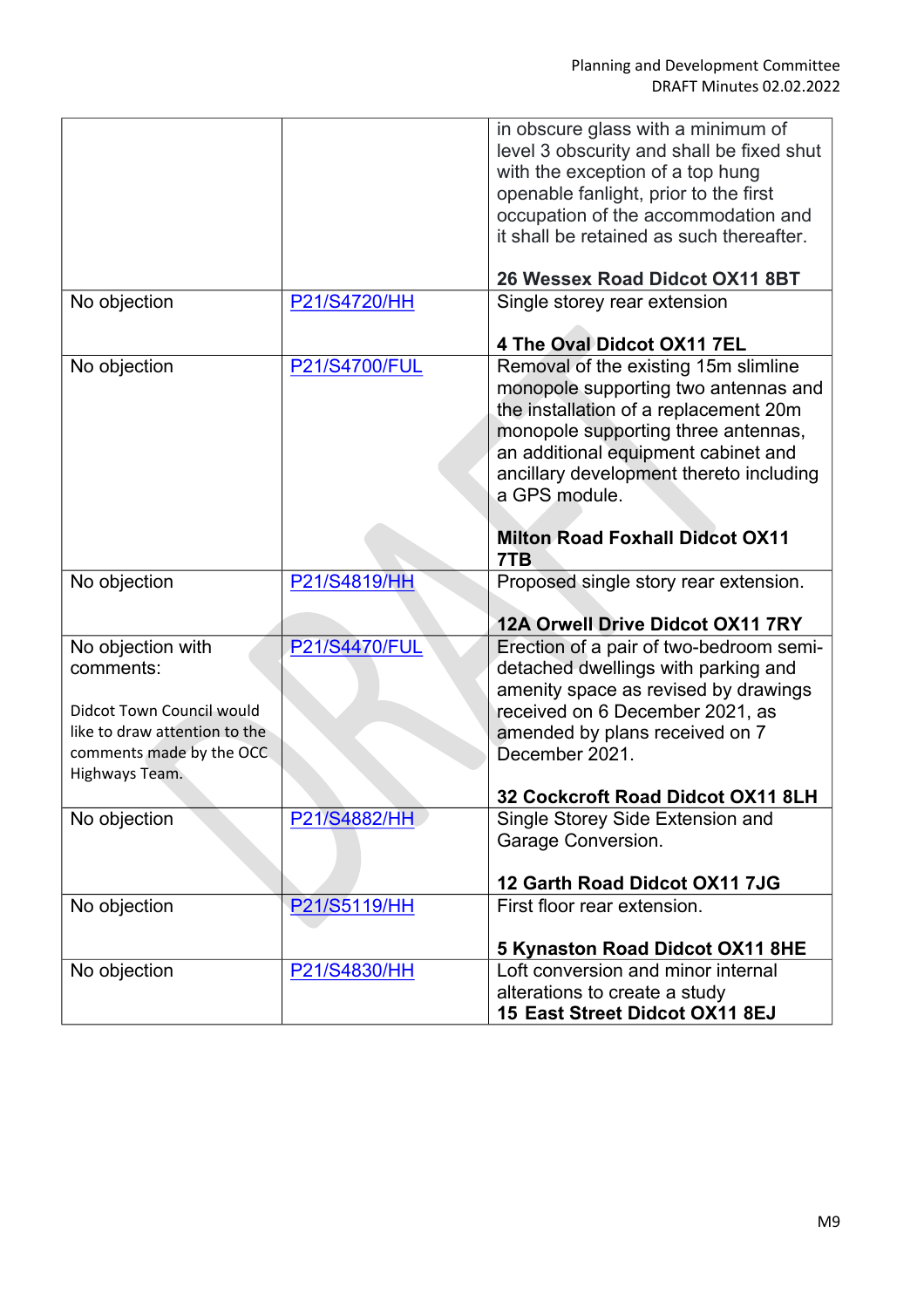### **182. Applications refused.**

The Committee noted the refused application below.

| 17a) | <b>Application</b>                              | P21/S5088/PIP                                                                                                                                                                                                                                                                                                                                                                                                                                                                                                                                                                                                                                                                                                                                                                                                                                                                                                                                                                                             | Land off Brasenose Road                                                     |  |
|------|-------------------------------------------------|-----------------------------------------------------------------------------------------------------------------------------------------------------------------------------------------------------------------------------------------------------------------------------------------------------------------------------------------------------------------------------------------------------------------------------------------------------------------------------------------------------------------------------------------------------------------------------------------------------------------------------------------------------------------------------------------------------------------------------------------------------------------------------------------------------------------------------------------------------------------------------------------------------------------------------------------------------------------------------------------------------------|-----------------------------------------------------------------------------|--|
|      | Proposal                                        |                                                                                                                                                                                                                                                                                                                                                                                                                                                                                                                                                                                                                                                                                                                                                                                                                                                                                                                                                                                                           | Proposed construction of up to 4 dwellings.                                 |  |
|      | <b>Didcot Town</b><br><b>Council's response</b> | Objection with comment:                                                                                                                                                                                                                                                                                                                                                                                                                                                                                                                                                                                                                                                                                                                                                                                                                                                                                                                                                                                   |                                                                             |  |
|      |                                                 | At its Planning and Development Committee meeting on the 5 <sup>th</sup> January 2022,<br>Didcot Town Council resolved to submit a strong objection to the proposal as<br>detailed in the application. The Council is strongly opposed to any<br>development of this site. The Committee noted specific concerns about the<br>proposal, which it would draw to your attention and appreciate if you could<br>include in your consideration.<br>1. Traffic and Highway safety: The Council considers the proposal to be<br>detrimental to highway safety. Parking and traffic already cause numerous<br>issues in the immediate vicinity, with the entrance to Stephen Freeman<br>primary school being located opposite the area in question. The Council is<br>concerned that development of the area would result in a reduction of<br>visibility across the whole junction area. There is significant pedestrian traffic<br>through the connection from Great Western Park, past the primary school, on |                                                                             |  |
|      |                                                 | to the facilities of the town and Didcot Parkway Station. These pedestrians<br>require good visibility to cross the road safely and use the land in question as<br>refuge.                                                                                                                                                                                                                                                                                                                                                                                                                                                                                                                                                                                                                                                                                                                                                                                                                                |                                                                             |  |
|      |                                                 | 2. Amenity considerations: This land is well-used and essential amenity space<br>in the area, where there is little roadside green space. The addition of any<br>building on this land would result in the overdevelopment of the area. The                                                                                                                                                                                                                                                                                                                                                                                                                                                                                                                                                                                                                                                                                                                                                               |                                                                             |  |
|      |                                                 | proposal would require the removal of trees which greatly enhances the<br>amenity of the area and are of value for wildlife. Green spaces are important<br>to mental and physical health.                                                                                                                                                                                                                                                                                                                                                                                                                                                                                                                                                                                                                                                                                                                                                                                                                 |                                                                             |  |
|      |                                                 | Committee for consideration.                                                                                                                                                                                                                                                                                                                                                                                                                                                                                                                                                                                                                                                                                                                                                                                                                                                                                                                                                                              | Didcot Town Council fully expects that this proposal is put to the Planning |  |

# **183.Applications withdrawn.**

The Committee noted the below withdrawn application.

| <b>Application</b>                       | P21/S4711/LDE   27 Chamomile Way Didcot OX11 6HH |
|------------------------------------------|--------------------------------------------------|
| Proposal                                 | Garage conversion (utility room and study room)  |
| Date withdrawal<br>confirmation received | 7 <sup>th</sup> January 2022                     |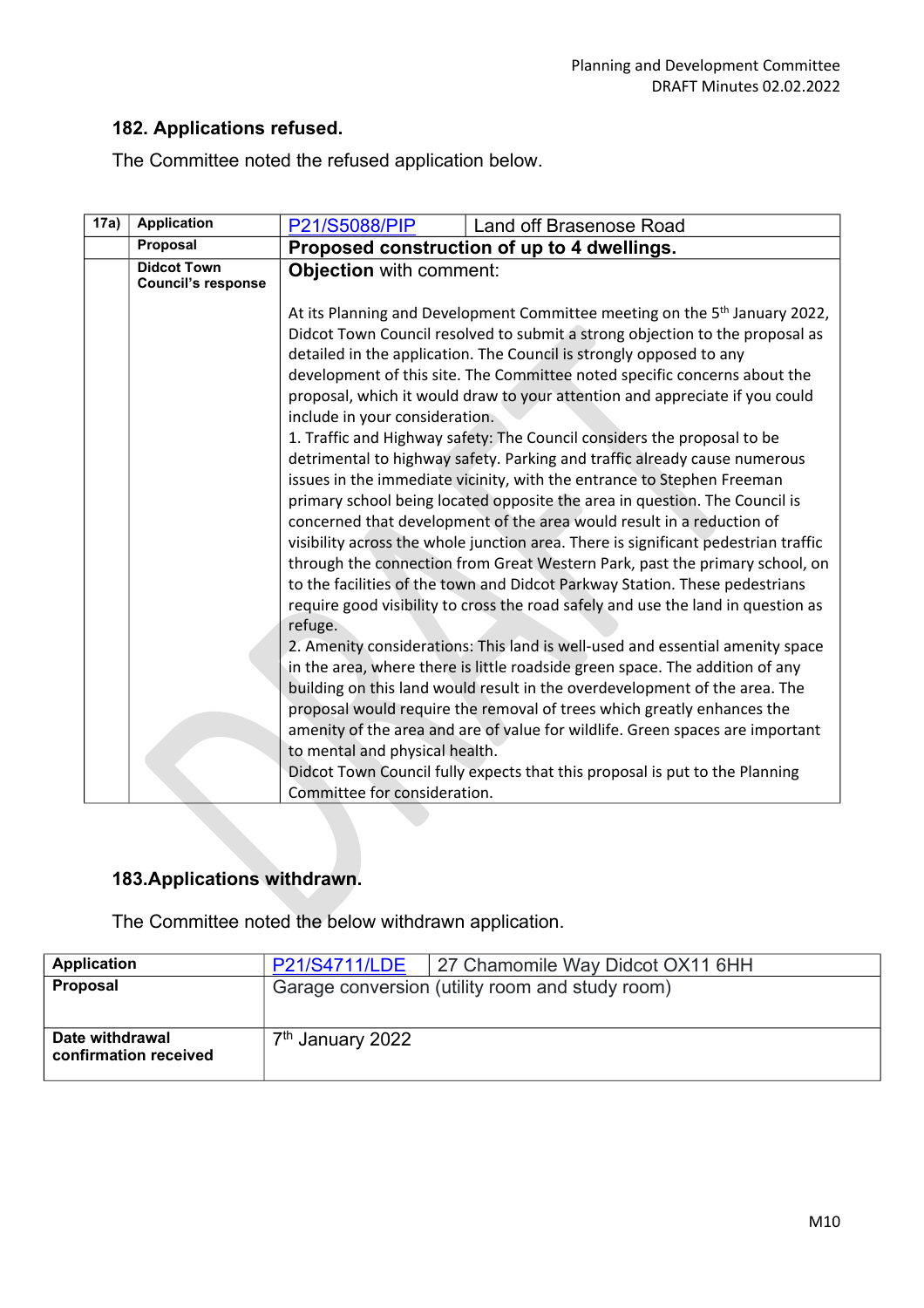# **184. Applications referred.**

The Committee noted no applications had been referred.

The meeting closed at 8.20pm. Signed: . Date: .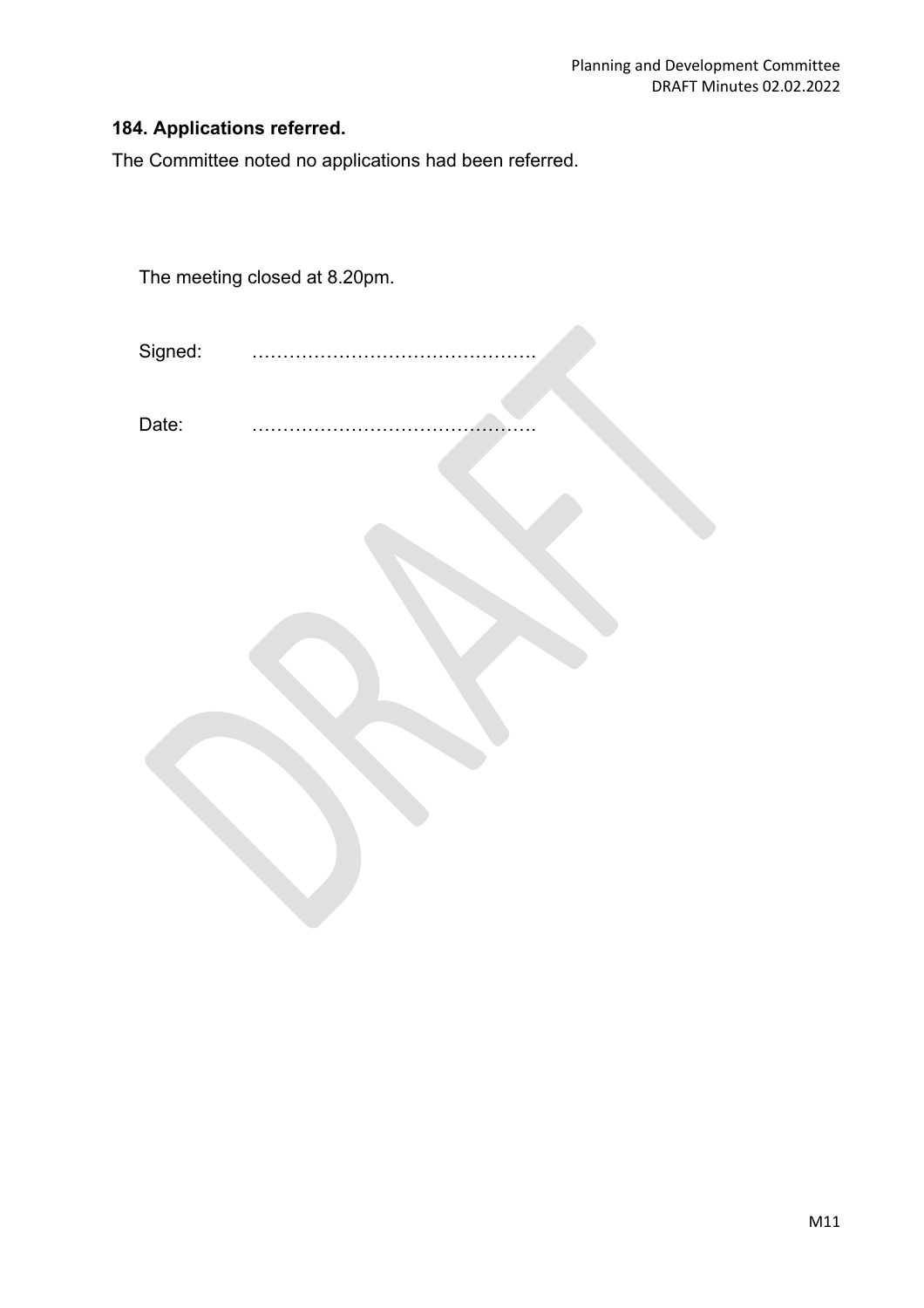The Planning and Development Committee's comment to the updated Planning and Enforcement Statement from South Oxfordshire and the Vale of the White Horse District Councils, sent on 9th February 2022:

**Didcot Town Council have been asked to expand on the previous comment made by the Planning and Development Committee regarding their views on the updated Planning Enforcement Statement.**

**The Committee met on 2nd February where they discussed this. It was agreed to submit the following comment:**

**The Planning and Development Committee are concerned that the perception of many Didcot residents in that the bar is set much higher for Didcot than the surrounding rural parts of the District.** 

**The Planning and Development Committee are also concerned that Didcot would see a more detrimental impact then more rural areas of our District due to its higher density and lower household amenity. With buildings more tightly compacted together, any development lawful, or not, is more likely to be closer to property boundaries and other properties. Any enforcement breach is more likely to negatively impact its neighbours as density increases.**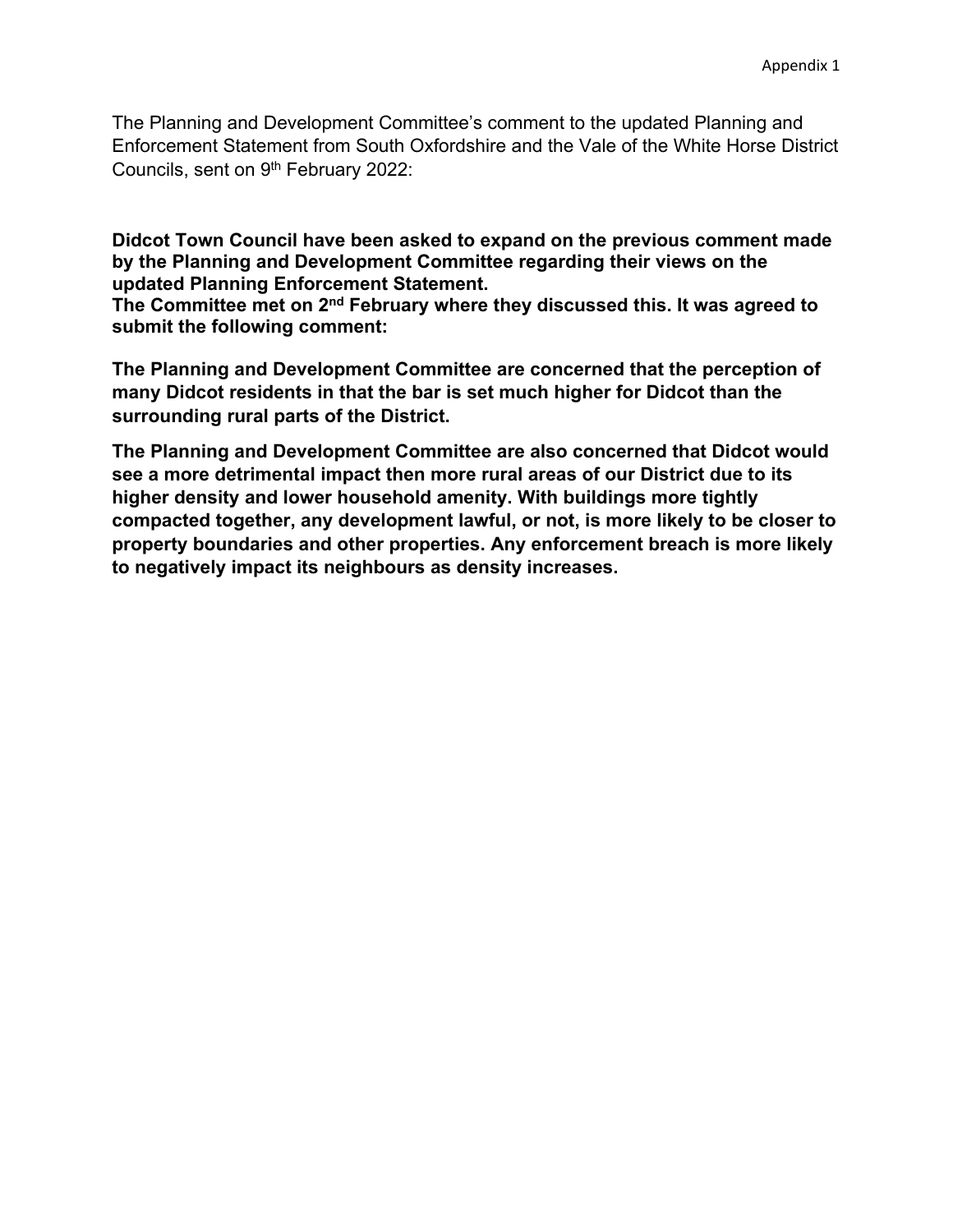Agenda continued.

- **4. To approve the draft minutes of the meeting held on 2nd February 2022**
- **5. Questions on the minutes as to the progress of any item.**
- **6. To note as listed: correspondence received regarding planning matters.**

| Item           | <b>Date</b><br>received           | <b>Received</b><br>from                   | <b>Sent to Members</b>        | <b>Details</b>                                                                                                                                                                                                                                                                                                                                                                                                                                                                                                                                                                                                                                                                                                                              |
|----------------|-----------------------------------|-------------------------------------------|-------------------------------|---------------------------------------------------------------------------------------------------------------------------------------------------------------------------------------------------------------------------------------------------------------------------------------------------------------------------------------------------------------------------------------------------------------------------------------------------------------------------------------------------------------------------------------------------------------------------------------------------------------------------------------------------------------------------------------------------------------------------------------------|
| 6a)            | 8 <sup>th</sup> February<br>2022  | SODC                                      | 8 <sup>th</sup> February 2022 | Confirmation of a withdrawal of application<br>P21/S5244/HH -118 Abingdon Terrace Didcot OX11<br>0AJ agenda item 14.                                                                                                                                                                                                                                                                                                                                                                                                                                                                                                                                                                                                                        |
| 6 <sub>b</sub> | 9 <sup>th</sup> February<br>2022  | SO and VWH<br><b>District</b><br>Councils | 10th February 2022            | Response to DTC's comment on the Updated Planning<br><b>Enforcement Statement:</b><br>"Thank you for the clarification.<br>Please pass on my assurances to the Town Council<br>that officers have not changed how they make their<br>decisions. Officers work within a national framework<br>of legislation. Eg the Town and Country Planning<br>General Permitted Development Order 2015 (as<br>amended) (known as PD) is legislation that covers the<br>whole of England and Wales. Decisions on expediency<br>are made in the context of the local development<br>plan. It is exactly the same framework used to<br>determine planning applications.<br>The changes we have made are to help us become<br>more efficient and effective." |
| 6c)            | 10 <sup>th</sup> February<br>2022 | SODC                                      | 10th February 2022            | Planning Enforcement Statement briefing slides<br>forwarded to Committee members.                                                                                                                                                                                                                                                                                                                                                                                                                                                                                                                                                                                                                                                           |
| 6d)            | 15 <sup>th</sup> February<br>2022 | SODC/VOWH                                 |                               | Invitation to comment on planning consultations:<br>Draft Community Infrastructure Levy (CIL) Charging<br>Schedule and the Draft Developer Contributions<br>Supplementary Planning Document (SPD-agenda<br>item 8.                                                                                                                                                                                                                                                                                                                                                                                                                                                                                                                          |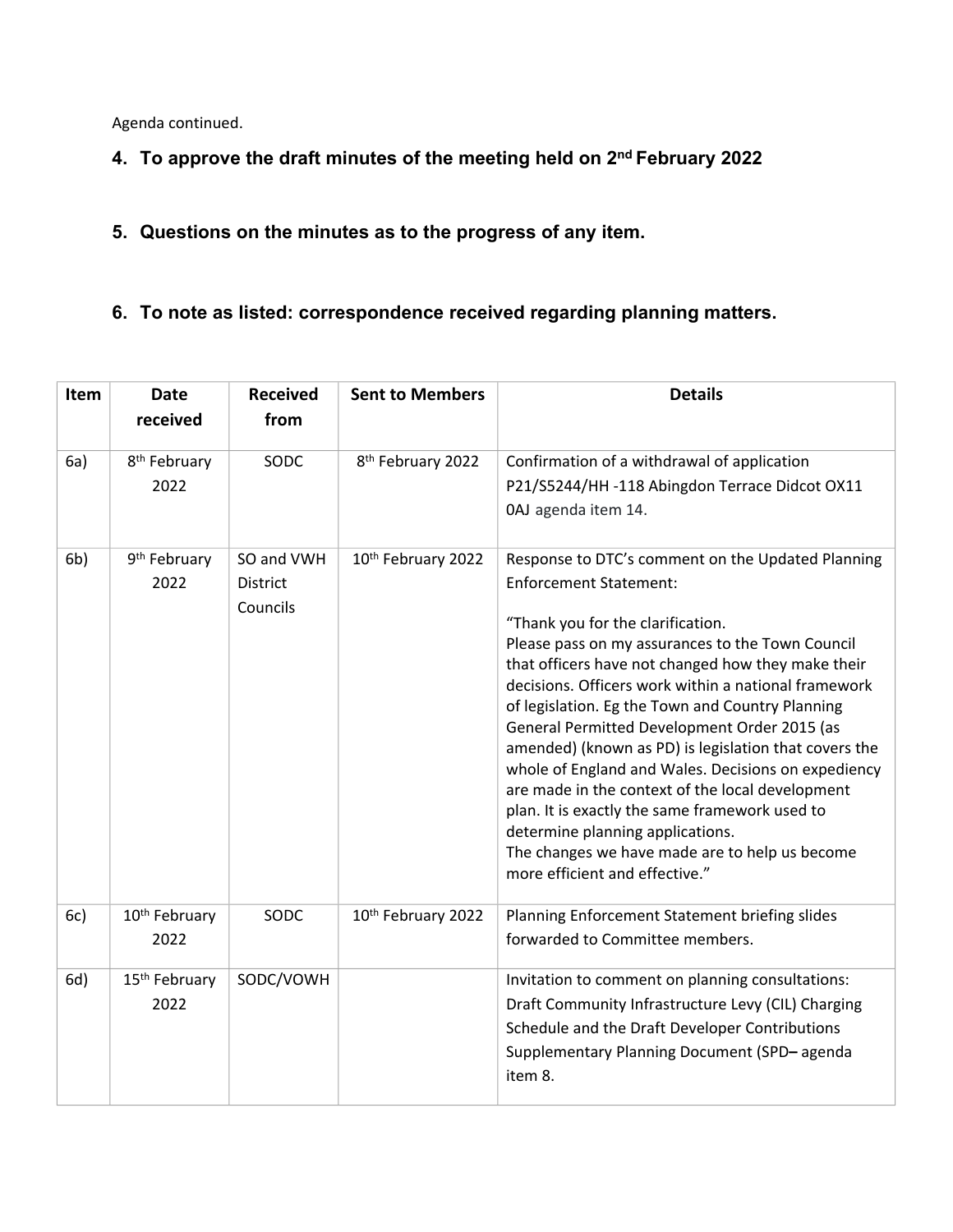**7. To discuss and consider South Oxfordshire and Vale of White Horse District Councils Joint Design Guide –** Consultation extended to 11.59pm on Tuesday 15 March 2022 (previously sent to members)

Comments to be made using the online comments [form.](https://survey.southandvale.gov.uk/s/DraftJointDesignGuide/?m=59967231mjyro)

**8. To discuss and consider the invitation to comment on planning consultations: Draft Community Infrastructure Levy (CIL) Charging Schedule and the Draft Developer Contributions Supplementary Planning Document (SPD) –**  Consultation ends at 11.59pm on Tuesday 22nd March 2022

South Oxfordshire District Council would like to hear Didcot Town Council's thoughts on how they plan to raise funds for facilities and infrastructure in South Oxfordshire to support housing growth in the district.

All the consultation material can be viewed via the respective [CIL Charging](https://www.southoxon.gov.uk/south-oxfordshire-district-council/planning-and-development/local-plan-and-planning-policies/community-infrastructure-levy-cil-charging-schedule/)  [Schedule](https://www.southoxon.gov.uk/south-oxfordshire-district-council/planning-and-development/local-plan-and-planning-policies/community-infrastructure-levy-cil-charging-schedule/) and [Developer Contributions SPD](https://www.southoxon.gov.uk/south-oxfordshire-district-council/planning-and-development/local-plan-and-planning-policies/spds-and-spgs/developer-contributions-spd/) planning policy consultation pages on the SODC website.

The consultation period will run from **Tuesday 15th February** until **11.59pm on Tuesday 22nd March 2022.**

## **9. Applications for certificates of Lawful Development and Information only.**

None received.

### **10.To consider as listed: Planning Applications.**

| 10a) | <b>Application</b>     | P21/S4857/HH                                    | 49 & 51 Queensway Didcot Oxon OX11 8LY                |
|------|------------------------|-------------------------------------------------|-------------------------------------------------------|
|      | Proposal               | First floor extension covering both properties. |                                                       |
|      | <b>Response date</b>   |                                                 | 25th February 2022 (extended from 17th February 2022) |
|      |                        |                                                 |                                                       |
|      | <b>Agreed response</b> |                                                 |                                                       |
|      |                        |                                                 |                                                       |
|      |                        |                                                 |                                                       |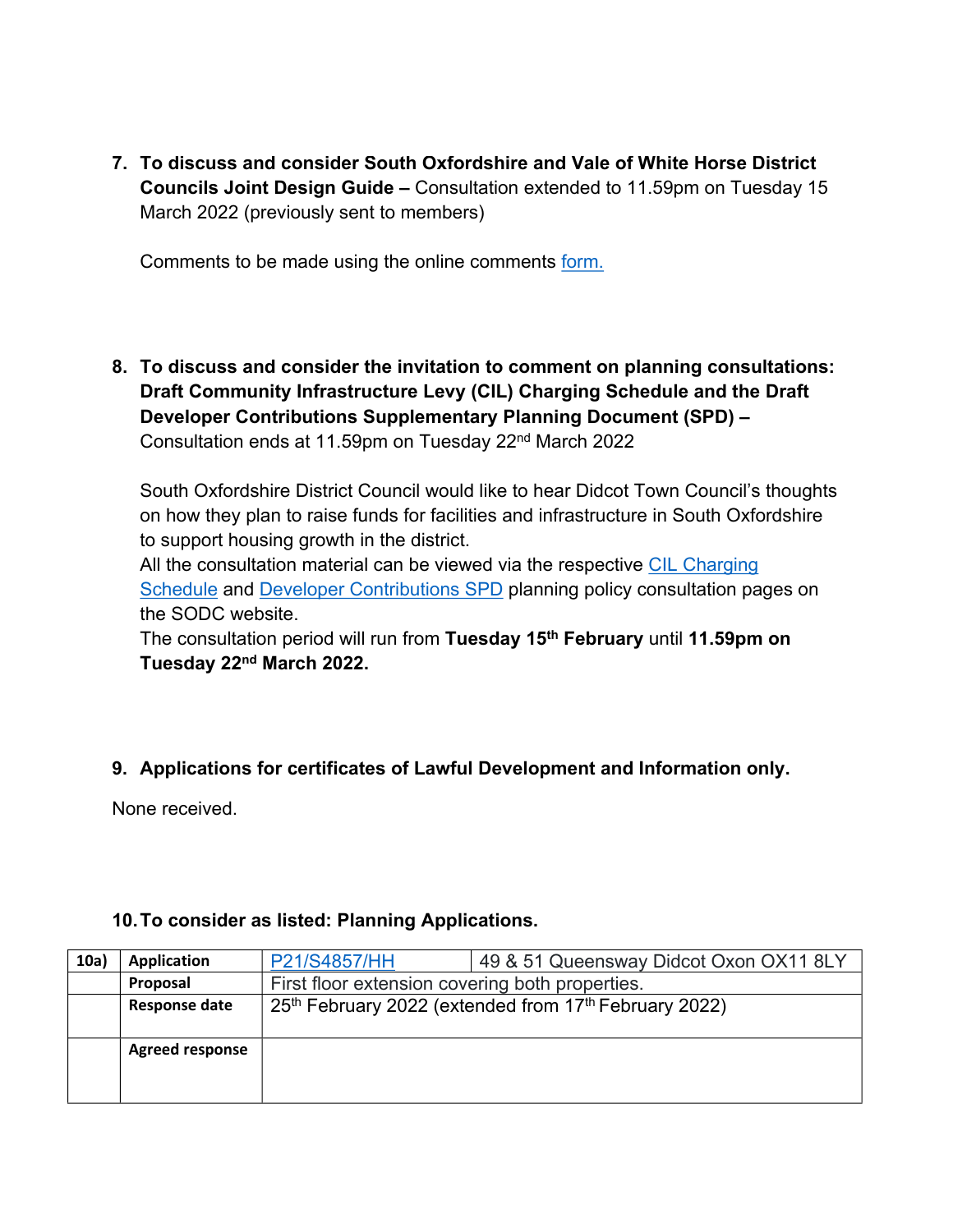| 10 <sub>b</sub> | <b>Application</b>     | P22/S0197/HS                                                                              | Air Products PLC Harrier Park Hawksworth<br>Didcot OX11 7PL |
|-----------------|------------------------|-------------------------------------------------------------------------------------------|-------------------------------------------------------------|
|                 | Proposal               | Application for Hazardous Substances Consent                                              |                                                             |
|                 | <b>Response date</b>   |                                                                                           | 25th February 2022 (extended from 17th February 2022)       |
|                 |                        |                                                                                           |                                                             |
|                 | <b>Agreed response</b> |                                                                                           |                                                             |
|                 |                        |                                                                                           |                                                             |
|                 |                        |                                                                                           |                                                             |
| 10c)            | <b>Application</b>     | P21/S5181/HH                                                                              | 75 Wessex Road Didcot OX11 8BH                              |
|                 | Proposal               | Extension of the existing dropped kerb outside of property, removal of                    |                                                             |
|                 |                        | grass verge and replacement with tarmac.                                                  |                                                             |
|                 | <b>Response date</b>   | 24th February 2022                                                                        |                                                             |
|                 | <b>Agreed response</b> |                                                                                           |                                                             |
|                 |                        |                                                                                           |                                                             |
|                 |                        |                                                                                           |                                                             |
|                 |                        |                                                                                           |                                                             |
| 10d)            | <b>Application</b>     | P22/S0383/HH                                                                              | 23 Dart Drive Didcot OX11 7XX                               |
|                 | Proposal               | Two storey side extension                                                                 |                                                             |
|                 | <b>Response date</b>   | 25th February 2022                                                                        |                                                             |
|                 | <b>Agreed response</b> |                                                                                           |                                                             |
|                 |                        |                                                                                           |                                                             |
|                 |                        |                                                                                           |                                                             |
|                 |                        |                                                                                           |                                                             |
|                 |                        |                                                                                           |                                                             |
| 10e)            | <b>Application</b>     | <b>P22/S0248/FUL</b>                                                                      | Marlborough Club 227 Broadway Didcot<br>OX118RU             |
|                 | Proposal               |                                                                                           |                                                             |
|                 | <b>Response date</b>   | Erection of new single storey building to be used as a boxing club.<br>25th February 2022 |                                                             |
|                 |                        |                                                                                           |                                                             |
|                 | <b>Agreed response</b> |                                                                                           |                                                             |
|                 |                        |                                                                                           |                                                             |
|                 |                        |                                                                                           |                                                             |
|                 |                        |                                                                                           |                                                             |
|                 |                        |                                                                                           |                                                             |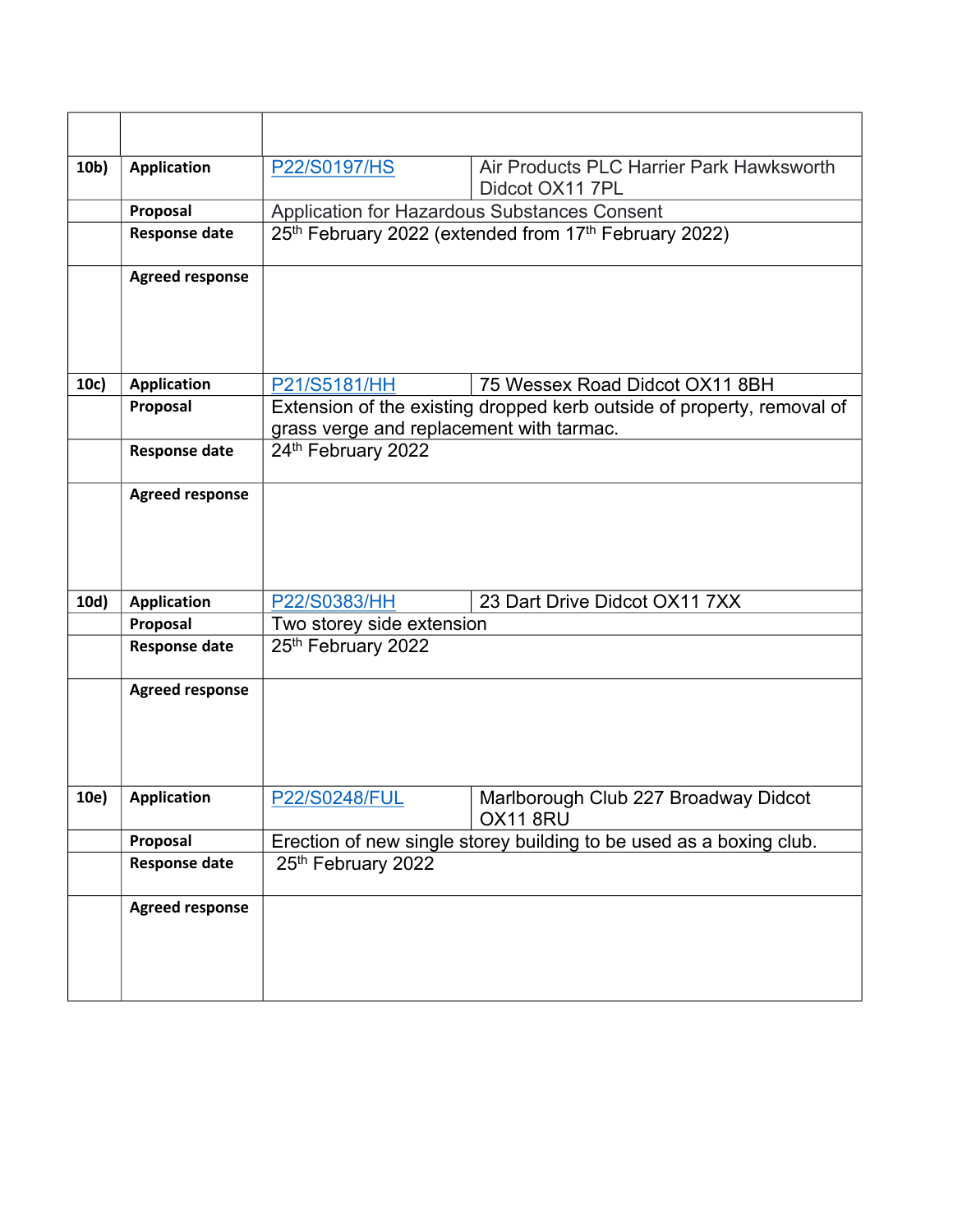| 10f) | <b>Application</b>     | P22/S0379/FUL                                                                   | <b>Didcot Girls School Manor Crescent Didcot</b><br>Oxon OX11 7AJ |
|------|------------------------|---------------------------------------------------------------------------------|-------------------------------------------------------------------|
|      | Proposal               | Installation of a double fire door leading on to a coloured metal<br>staircase. |                                                                   |
|      | <b>Response date</b>   | 1 <sup>st</sup> March 2022                                                      |                                                                   |
|      | <b>Agreed response</b> |                                                                                 |                                                                   |
|      |                        |                                                                                 |                                                                   |
|      |                        |                                                                                 |                                                                   |
| 10g) | <b>Application</b>     | P22/S0362/HH                                                                    | 52 St Hildas Close Didcot OX11 9UX                                |
|      | Proposal               |                                                                                 | Single storey front extension and garage conversion               |
|      | <b>Response date</b>   | 3rd March 2022                                                                  |                                                                   |
|      | <b>Agreed response</b> |                                                                                 |                                                                   |
|      |                        |                                                                                 |                                                                   |
|      |                        |                                                                                 |                                                                   |
|      |                        |                                                                                 |                                                                   |
|      |                        |                                                                                 |                                                                   |
| 10h) | <b>Application</b>     | <b>P22/S0428/FUL</b>                                                            | 5-6 Unit 1a Market Place Didcot OX11 7LE                          |
|      | Proposal               |                                                                                 | Change of use from office use Class E to Sui Generis              |
|      | <b>Response date</b>   | 10th March 2022                                                                 |                                                                   |
|      | <b>Agreed response</b> |                                                                                 |                                                                   |
|      |                        |                                                                                 |                                                                   |
|      |                        |                                                                                 |                                                                   |
|      |                        |                                                                                 |                                                                   |
|      |                        |                                                                                 |                                                                   |
| 10i) | Application            | <b>P22/S0484/FUL</b>                                                            | Didcot Railway Centre Station Road Didcot<br>OX117NJ              |
|      | Proposal               |                                                                                 | Proposals seek to create a new accessible entrance combing both   |
|      |                        |                                                                                 | ramp and stair access for visitors and employees to the site.     |
|      | <b>Response date</b>   | 10 <sup>th</sup> March 2022                                                     |                                                                   |
|      | <b>Agreed response</b> |                                                                                 |                                                                   |
|      |                        |                                                                                 |                                                                   |
|      |                        |                                                                                 |                                                                   |
|      |                        |                                                                                 |                                                                   |
|      |                        |                                                                                 |                                                                   |
|      |                        |                                                                                 |                                                                   |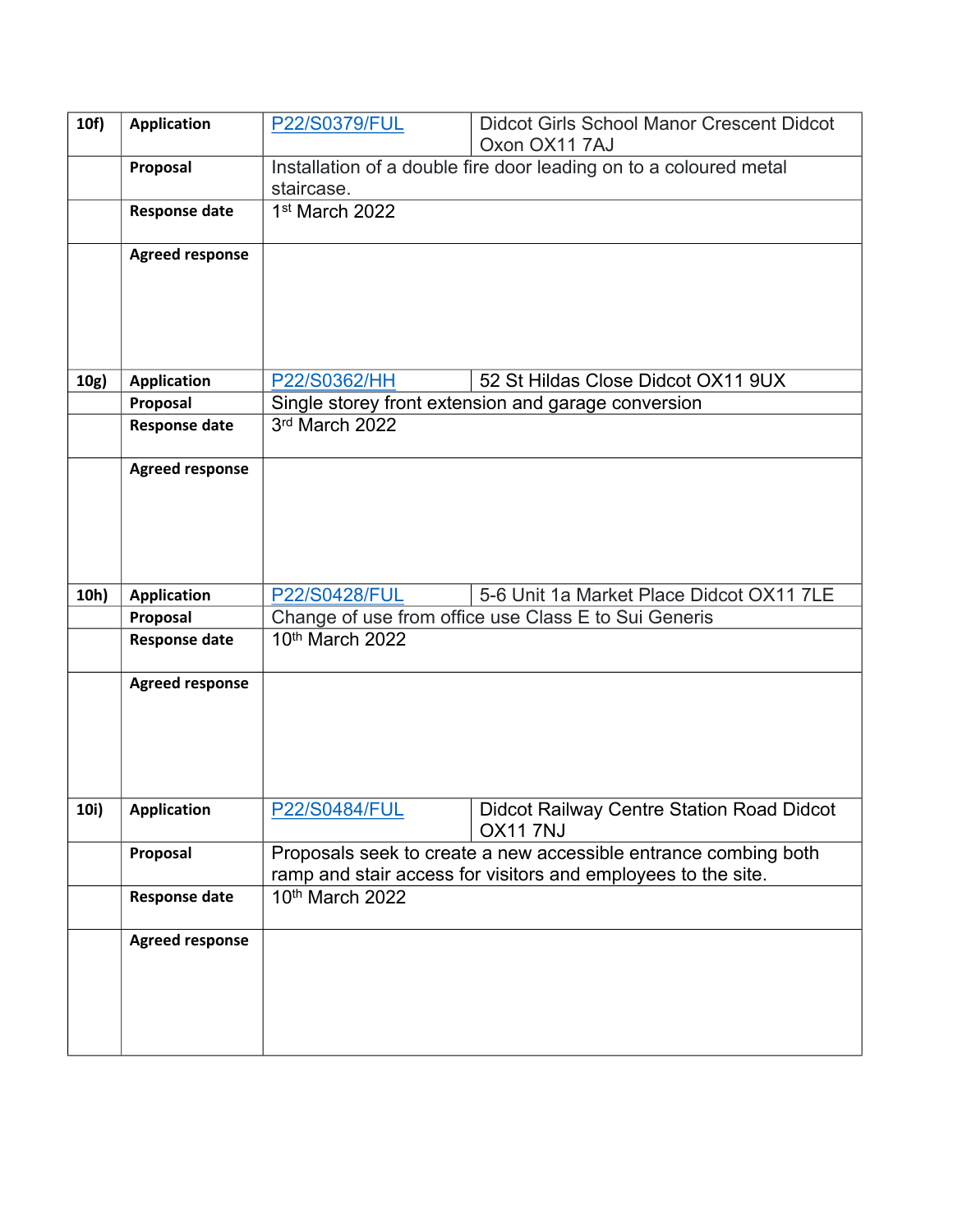## **11.To note as listed: Planning Appeals.**

None received.

## **12.To note as listed: Planning Applications approved.**

| <b>Didcot Town Council's</b><br>recommendation | <b>Planning Application</b><br><b>Number</b> | <b>Proposal and Address</b>                                                                                                    |
|------------------------------------------------|----------------------------------------------|--------------------------------------------------------------------------------------------------------------------------------|
| No objection                                   | P21/S5114/HH                                 | Erection of conservatory, dwarf walls<br>around base, 5m x 3.35m, ridge height<br>of 2.89m                                     |
|                                                |                                              | 23 Cromwell Drive Didcot OX11 9RB                                                                                              |
| No objection                                   | P21/S5158/HH                                 | Single storey rear extension                                                                                                   |
|                                                |                                              | 21 Colborne Road Didcot OX11 0AB                                                                                               |
| No objection                                   | P21/S5085/HH                                 | Proposed ground floor rear extension,<br>garage conversion and first floor side<br>extension                                   |
|                                                |                                              | 93 Lydalls Road Didcot OX11 7DT                                                                                                |
| No objection                                   | P21/S5015/HH                                 | Erection of two-storey rear extension.                                                                                         |
|                                                |                                              | 53 Derwent Avenue Didcot OX11<br>7RF                                                                                           |
| No objection                                   | P21/S5283/HH                                 | New first floor dormer extension,<br>internal redesign, and extension to<br>existing garage to create annex for<br>family use. |
|                                                |                                              | 37 Green Road Didcot OX11 8SY                                                                                                  |

**13.To note as listed: Planning Applications refused.**

None received.